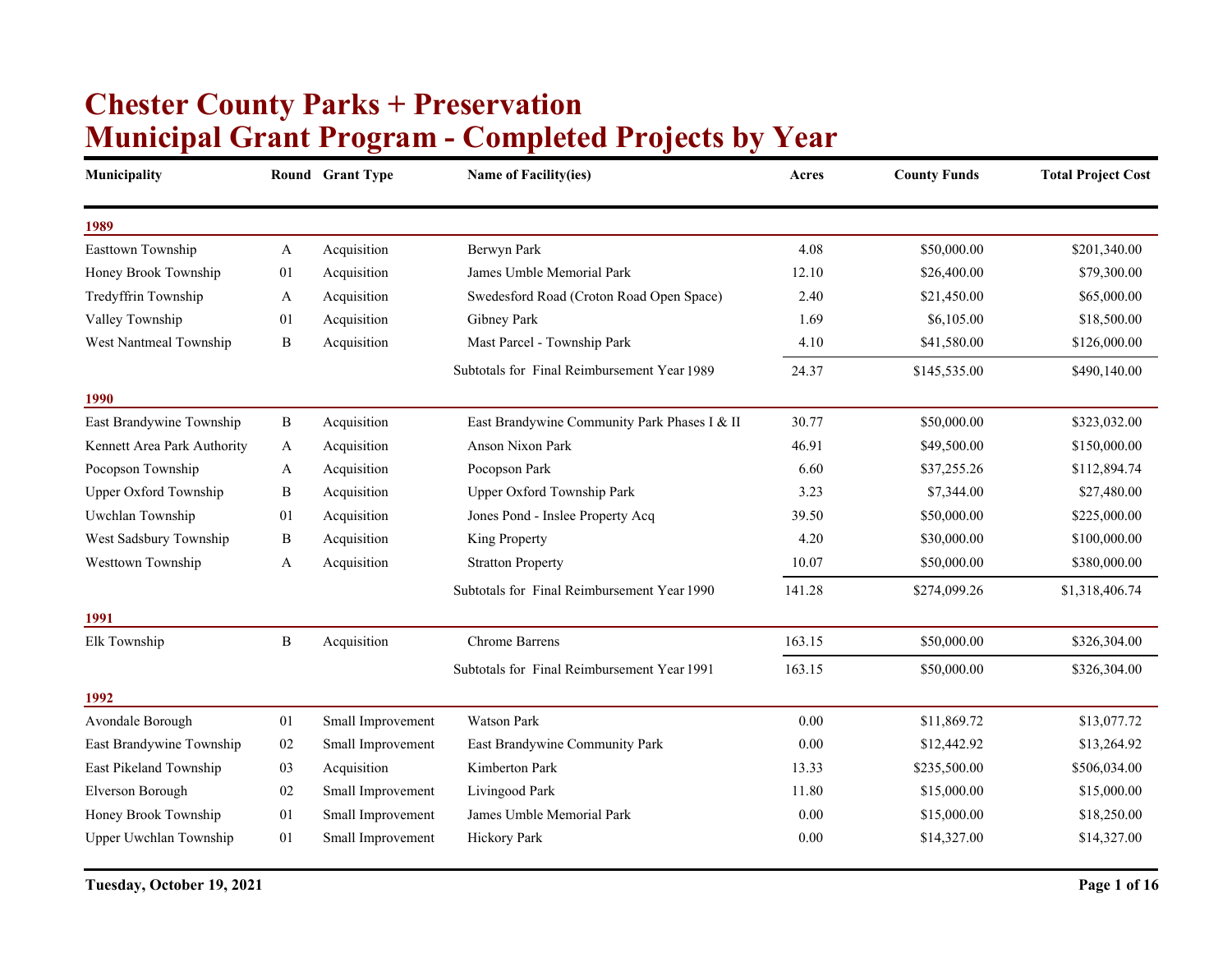| Municipality            |        | Round Grant Type  | Name of Facility(ies)                             | Acres    | <b>County Funds</b> | <b>Total Project Cost</b> |
|-------------------------|--------|-------------------|---------------------------------------------------|----------|---------------------|---------------------------|
| Uwchlan Township        | 01     | Small Improvement | Martin Memorial Park                              | 14.80    | \$15,000.00         | \$20,047.75               |
| Uwchlan Township        | $02\,$ | Small Improvement | Lionville Park                                    | 21.00    | \$12,860.29         | \$17,170.00               |
| Valley Township         | 01     | Small Improvement | Rock Run Park                                     | 0.70     | \$0.00              | \$0.00                    |
| Valley Township         | 01     | Small Improvement | Hayti Park                                        | 0.51     | \$15,000.00         | \$15,185.20               |
| West Chester Borough    | 01     | Small Improvement | <b>Fugett Park</b>                                | 0.50     | \$14,600.00         | \$14,600.00               |
| West Nantmeal Township  | $02\,$ | Acquisition       | Esh/Yoder Property                                | 4.19     | \$35,000.00         | \$70,000.00               |
| West Nantmeal Township  | $02\,$ | Small Improvement | Township Park                                     | 8.90     | \$15,000.00         | \$19,441.00               |
|                         |        |                   | Subtotals for Final Reimbursement Year 1992       | 75.73    | \$411,599.93        | \$736,397.59              |
| 1993                    |        |                   |                                                   |          |                     |                           |
| Downingtown Borough     | 01     | Small Improvement | Kerr Park                                         | 37.40    | \$15,000.00         | \$18,921.00               |
| East Bradford Township  | 01     | Small Improvement | Jane I Reed Park                                  | 9.70     | \$14,015.00         | \$14,750.05               |
| Honey Brook Township    | $02\,$ | Small Improvement | James Umble Memorial Park                         | 0.00     | \$15,000.00         | \$15,939.23               |
| London Britain Township | $02\,$ | Acquisition       | Nichol Park                                       | 18.60    | \$186,416.00        | \$382,000.00              |
| North Coventry Township | 01     | Small Improvement | Kenilworth Park                                   | 0.00     | \$14,860.67         | \$14,860.67               |
| Parkesburg Borough      | $02\,$ | Small Improvement | Minch Park                                        | 10.40    | \$15,000.00         | \$16,515.00               |
| Penn Township           | 01     | Small Improvement | Ballfield Improvements - AG School Dist. Property | 1.70     | \$13,000.00         | \$15,134.23               |
| South Coventry Township | 01     | Acquisition       | Woody's Woods                                     | 23.50    | \$63,000.00         | \$126,000.00              |
| Spring City Borough     | 03     | Small Improvement | Little League Baseball Field                      | 10.40    | \$13,756.74         | \$17,263.00               |
| Upper Uwchlan Township  | 03     | Acquisition       | Hickory Park                                      | 3.56     | \$7,000.00          | \$14,000.00               |
| Upper Uwchlan Township  | 03     | Park Facilities   | Hickory Park                                      | 26.60    | \$47,200.00         | \$94,640.00               |
| Uwchlan Township        | 03     | Acquisition       | Lionville Park                                    | 3.02     | \$37,500.00         | \$75,000.00               |
| Uwchlan Township        | 01     | Acquisition       | Jones Pond - Jones Property Acq                   | 16.96    | \$57,000.00         | \$114,000.00              |
| Uwchlan Township        | 03     | Small Improvement | Shamona Creek                                     | 37.00    | \$15,000.00         | \$18,104.78               |
| Valley Township         | $02\,$ | Small Improvement | Rock Run Park                                     | 0.00     | \$0.00              | \$0.00                    |
| Valley Township         | $02\,$ | Small Improvement | Hayti Park                                        | $0.00\,$ | \$14,498.00         | \$14,498.00               |
| Warwick Township        | 02     | Acquisition       | Pew Tract                                         | 90.70    | \$200,000.00        | \$400,000.00              |
| West Bradford Township  | 01     | Small Improvement | Campus Tract                                      | 0.25     | \$15,000.00         | \$15,018.00               |
| West Nantmeal Township  | 04     | Acquisition       | Esh/Yoder Property                                | 2.19     | \$21,250.00         | \$42,500.00               |
| West Pikeland Township  | $02\,$ | Acquisition       | Mooney-Piccone Tract                              | 11.64    | \$10,655.00         | \$22,000.00               |
| West Vincent Township   | $02\,$ | Acquisition       | French Creek Corridor                             | 1.25     | \$1,200.00          | \$2,500.00                |
| West Whiteland Township | 01     | Park Facilities   | Miller Park                                       | 20.65    | \$200,000.00        | \$483,214.36              |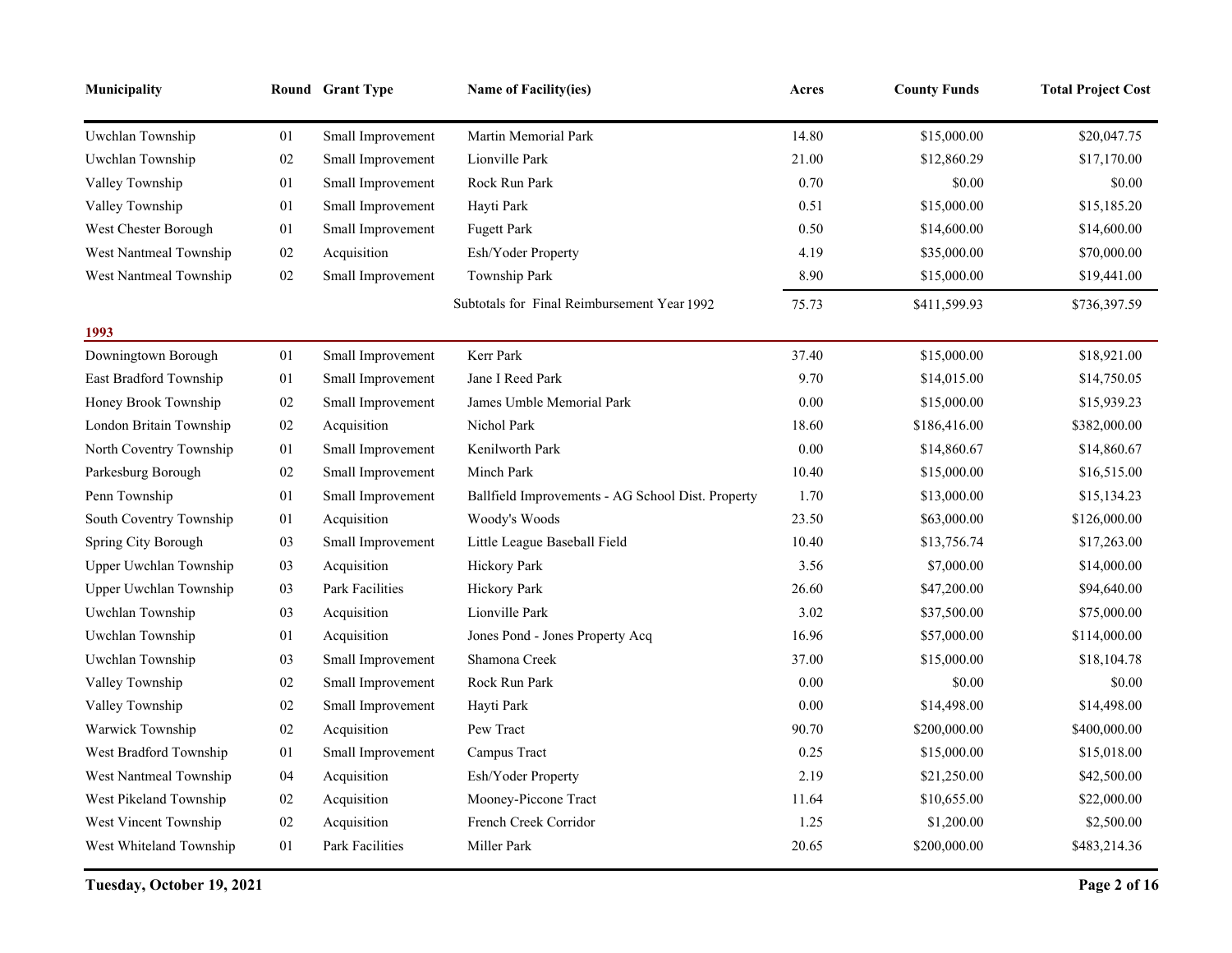| Municipality                |        | Round Grant Type       | <b>Name of Facility(ies)</b>                  | Acres    | <b>County Funds</b> | <b>Total Project Cost</b> |
|-----------------------------|--------|------------------------|-----------------------------------------------|----------|---------------------|---------------------------|
| West Whiteland Township     | 01     | Small Improvement      | <b>Sunset Grove Park</b>                      | 2.00     | \$10,176.82         | \$13,733.90               |
| Willistown Township         | 04     | Acquisition            | Garrett Mill                                  | 20.97    | \$200,000.00        | \$400,000.00              |
| 1994                        |        |                        | Subtotals for Final Reimbursement Year 1993   | 348.49   | \$1,186,528.23      | \$2,330,592.22            |
| Charlestown Township        | 04     | Small Improvement      | Charlestown Park                              | 0.00     | \$9,300.00          | \$9,300.00                |
| Charlestown Township        | 04     | Small Improvement      | Charlestown Park - Regulation Soccer Field    | 44.50    | \$15,000.00         | \$15,000.00               |
| City of Coatesville         | 02     | Small Improvement      | Ash Park                                      | 9.40     | \$9,311.38          | \$9,311.38                |
| East Brandywine Township    | 04     | Small Improvement      | East Brandywine Community Park (Soccer Field) | 0.00     | \$14,338.65         | \$14,338.65               |
| East Goshen Township        | 03     | Small Improvement      | Goshenville Community Park                    | 10.14    | \$10,002.65         | \$20,331.00               |
| Franklin Township           | 04     | Acquisition            | Elwood Crossan Memorial Park                  | 115.90   | \$250,000.00        | \$887,207.00              |
| Kennett Area Park Authority | 03     | Small Improvement      | Anson Nixon Park                              | $0.00\,$ | \$15,000.00         | \$15,000.00               |
| Kennett Area Park Authority | $01\,$ | Park Facilities        | Anson Nixon Park                              | 18.50    | \$75,000.00         | \$167,667.00              |
| Lower Oxford Township       | 02     | Small Improvement      | <b>Benard Park</b>                            | 4.80     | \$15,000.00         | \$31,200.37               |
| Malvern Borough             | 04     | Acquisition            | Theodore S.A. Rubino Park                     | 0.27     | \$14,000.00         | \$30,000.00               |
| North Coventry Township     | 04     | Acquisition            | Kemp Road Park                                | 15.90    | \$25,000.00         | \$80,000.00               |
| Schuylkill Township         | 02     | Acquisition            | Pickering Preserve Park                       | 25.00    | \$109,560.00        | \$220,000.00              |
| Tredyffrin Township         | 03     | Acquisition            | Five Bridges                                  | 37.50    | \$153,000.00        | \$350,000.00              |
| Upper Uwchlan Township      | 02     | Small Improvement      | Hickory Park                                  | 0.00     | \$7,250.00          | \$7,250.00                |
| Uwchlan Township            | 04     | Small Improvement      | Acker                                         | 5.90     | \$14,993.36         | \$17,764.64               |
| Wallace Township            | 04     | Small Improvement      | Wagenseller Park                              | 4.40     | \$12,380.76         | \$15,735.35               |
| West Grove Borough          | 03     | Small Improvement      | Memorial Park                                 | 5.23     | \$15,000.00         | \$17,549.57               |
| West Whiteland Township     | 02     | Small Improvement      | <b>Sunset Grove Park</b>                      | 0.00     | \$8,019.00          | \$8,019.00                |
| Westtown Township           | 02     | <b>Park Facilities</b> | Oakbourne Park                                | 38.60    | \$20,452.50         | \$45,450.00               |
|                             |        |                        | Subtotals for Final Reimbursement Year 1994   | 336.04   | \$792,608.30        | \$1,961,123.96            |
| 1995                        |        |                        |                                               |          |                     |                           |
| East Whiteland Township     | 05     | Acquisition            | Battle of the Clouds Park                     | 11.70    | \$176,550.00        | \$353,100.00              |
| Elk Township                | 04     | Acquisition            | Vintem Tract                                  | 63.65    | \$53,932.75         | \$107,865.50              |
| Kennett Square Borough      | 05     | Park Facilities        | Kennett Square Park                           | 5.17     | \$49,731.75         | \$110,403.00              |
| Malvern Borough             | 05     | Park Facilities        | Theodore S.A. Rubino Park                     | 0.00     | \$22,978.17         | \$47,672.00               |
| Phoenixville Borough        | 03     | Small Improvement      | Various Parks                                 | 0.00     | \$13,300.00         | \$13,300.00               |
| Upper Uwchlan Township      | 05     | Small Improvement      | Hickory Park                                  | 0.00     | \$5,476.16          | \$10,952.32               |

**Tuesday, October 19, 2021 Page 3 of 16**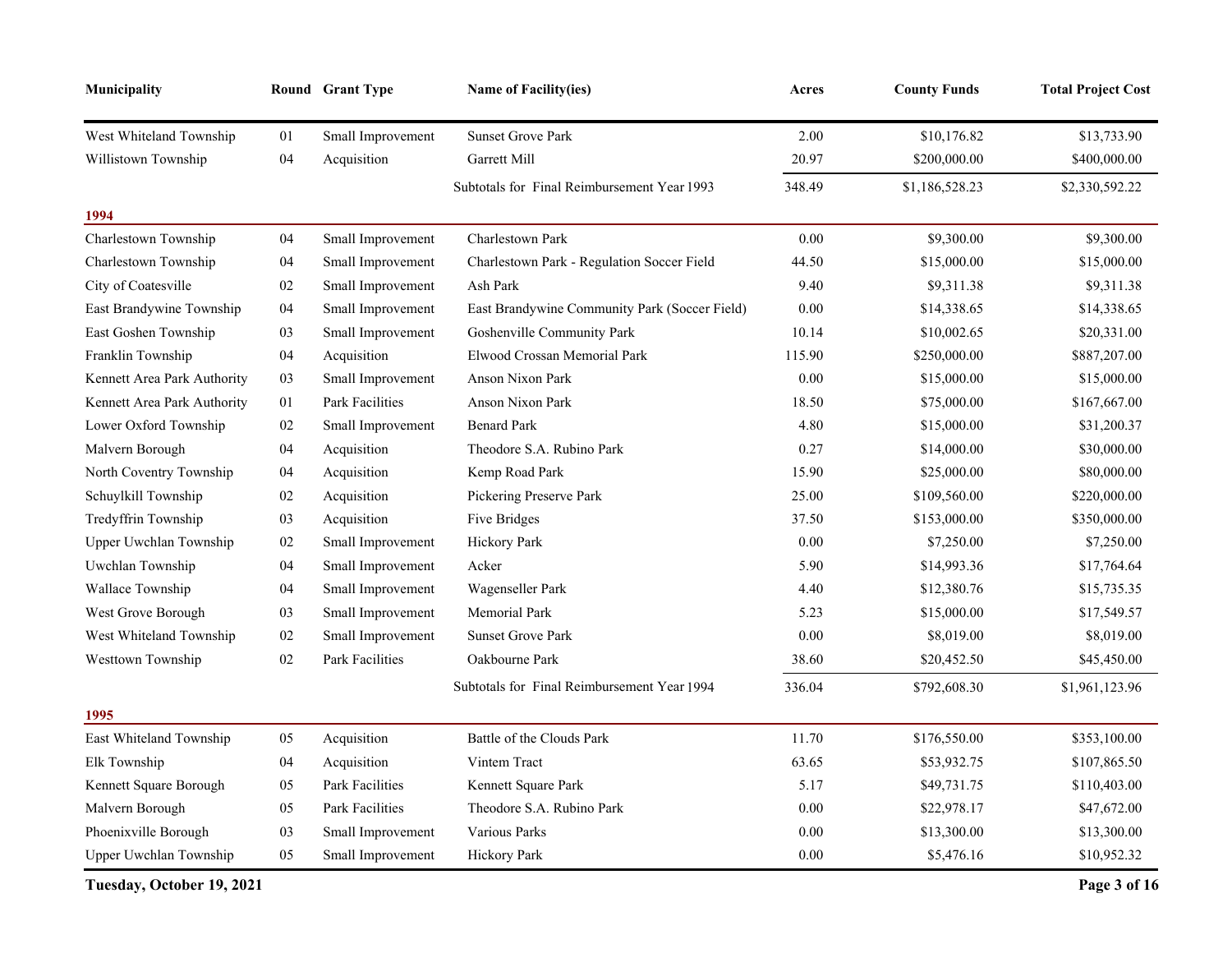| Municipality             |            | Round Grant Type       | <b>Name of Facility(ies)</b>                | Acres    | <b>County Funds</b> | <b>Total Project Cost</b> |
|--------------------------|------------|------------------------|---------------------------------------------|----------|---------------------|---------------------------|
| Upper Uwchlan Township   | 03         | Small Improvement      | Hickory Park                                | $0.00\,$ | \$14,980.00         | \$19,153.00               |
| Uwchlan Township         | 04         | <b>Park Facilities</b> | Lionville Park - Hoffecker Site             | $0.00\,$ | \$97,187.75         | \$195,875.83              |
| Uwchlan Township         | 05         | Small Improvement      | Spring Run Road Park                        | 20.00    | \$5,000.00          | \$13,735.25               |
| Uwchlan Township         | 05         | Acquisition            | Newcomen Society Park                       | 18.03    | \$250,000.00        | \$541,546.08              |
| Wallace Township         | $05\,$     | Small Improvement      | Wagenseller Park                            | 0.00     | \$13,155.00         | \$17,540.00               |
| West Bradford Township   | 05         | Acquisition            | <b>Broad Run Park</b>                       | 29.72    | \$106,125.00        | \$212,250.00              |
| West Brandywine Township | 05         | Small Improvement      | Cross Creek Park                            | 1.80     | \$13,509.77         | \$14,836.00               |
| West Chester Borough     | 04         | Small Improvement      | Hoopes Park                                 | 0.00     | \$15,000.00         | \$21,957.00               |
| West Chester Borough     | $02\,$     | Small Improvement      | <b>Fugett Park</b>                          | 0.00     | \$13,828.10         | \$13,828.10               |
| West Chester Borough     | 04         | Small Improvement      | <b>Everhart Park</b>                        | 0.00     | \$0.00              | \$0.00                    |
| West Chester Borough     | 03         | <b>Park Facilities</b> | Marshall Square                             | 5.00     | \$50,000.00         | \$134,814.44              |
| West Chester Borough     | 03         | Park Facilities        | <b>Everhart Park</b>                        | 10.20    | \$0.00              | \$0.00                    |
| West Chester Borough     | 03         | Park Facilities        | Hoopes Park                                 | 16.20    | \$0.00              | \$0.00                    |
| West Goshen Township     | 05         | Acquisition            | West Goshen Community Park                  | 0.00     | \$150,000.00        | \$300,000.00              |
| West Grove Borough       | 05         | Acquisition            | Harmony Road Park                           | 0.00     | \$59,073.00         | \$138,972.56              |
| West Sadsbury Township   | 05         | Small Improvement      | Park Pavilion                               | 4.00     | \$14,016.55         | \$24,272.56               |
|                          |            |                        | Subtotals for Final Reimbursement Year 1995 | 185.46   | \$1,123,844.00      | \$2,292,073.64            |
| 1996                     |            |                        |                                             |          |                     |                           |
| Charlestown Township     | 05         | Small Improvement      | Charlestown Park - Intermediate Soccer      | $0.00\,$ | \$10,000.00         | \$22,898.00               |
| East Goshen Township     | ${\bf 08}$ | Acquisition            | Applebrook                                  | 63.14    | \$500,000.00        | \$1,745,000.00            |
| East Goshen Township     | 10         | Acquisition            | Applebrook                                  | 30.00    | \$250,000.00        | \$675,000.00              |
| East Goshen Township     | 07         | Acquisition            | Applebrook                                  | 0.00     | \$0.00              | \$0.00                    |
| East Goshen Township     | 06         | Small Improvement      | Township Park                               | 55.00    | \$15,000.00         | \$35,549.98               |
| East Vincent Township    | 06         | Acquisition            | Community Park on the Ridge                 | 19.80    | \$96,000.00         | \$192,000.00              |
| New Garden Township      | 05         | Park Facilities        | Wollaston Township Park                     | 27.24    | \$200,000.00        | \$405,472.60              |
| Thornbury Township       | 05         | Acquisition            | Goose Creek Park                            | 28.16    | \$130,610.00        | \$261,220.00              |
| Thornbury Township       | 07         | Acquisition            | Jones Tract - Soccer Park                   | 35.40    | \$29,390.00         | \$58,780.00               |
| Upper Uwchlan Township   | 05         | Park Facilities        | Hickory Park                                | 0.00     | \$73,250.00         | \$146,634.50              |
| Uwchlan Township         | 06         | Small Improvement      | Jones Pond                                  | 0.00     | \$3,502.25          | \$7,004.51                |
| West Chester Borough     | $06\,$     | Small Improvement      | Kathy McBratnie Park                        | 0.78     | \$15,000.00         | \$33,259.00               |
| West Chester Borough     | 06         | Small Improvement      | Green Field                                 | 1.90     | \$0.00              | \$0.00                    |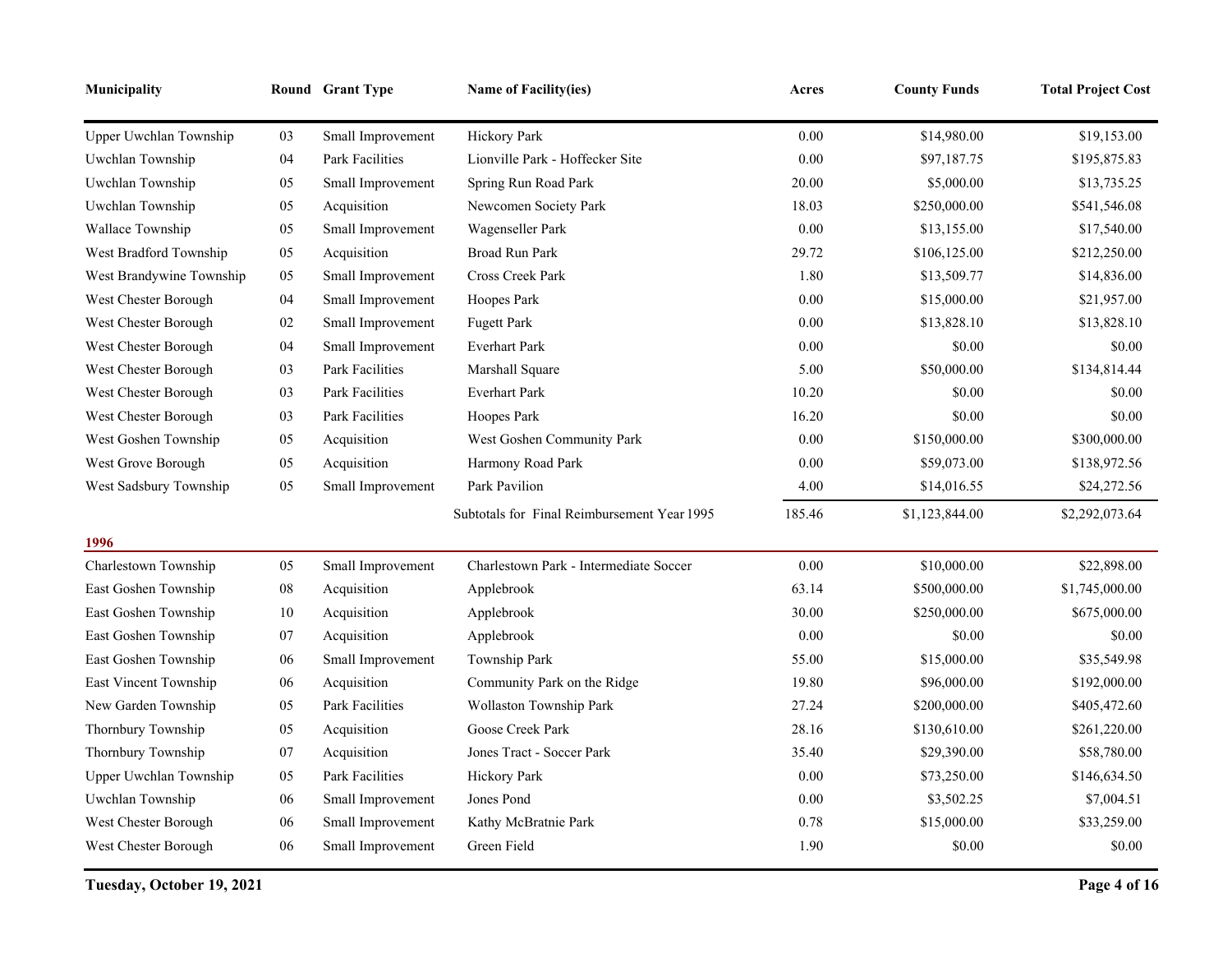| <b>Municipality</b>         |            | Round Grant Type  | <b>Name of Facility(ies)</b>                 | Acres    | <b>County Funds</b> | <b>Total Project Cost</b> |
|-----------------------------|------------|-------------------|----------------------------------------------|----------|---------------------|---------------------------|
| West Chester Borough        | 06         | Small Improvement | <b>Rustin Park</b>                           | 1.42     | \$0.00              | \$0.00                    |
| West Nantmeal Township      | 05         | Small Improvement | Township Park                                | 1.00     | \$12,959.00         | \$21,168.25               |
| West Nantmeal Township      | 08         | Acquisition       | Parkyn                                       | 4.00     | \$20,000.00         | \$60,597.51               |
| Westtown Township           | 06         | Small Improvement | Larchbourne Park                             | 2.10     | \$6,964.00          | \$6,964.00                |
| Willistown Township         | 05         | Park Facilities   | Garrett Mill                                 | 0.00     | \$198,487.29        | \$431,037.61              |
|                             |            |                   | Subtotals for Final Reimbursement Year 1996  | 269.94   | \$1,561,162.54      | \$4,102,585.96            |
| 1997                        |            |                   |                                              |          |                     |                           |
| East Caln Township          | ${\bf 08}$ | Acquisition       | Bell Tavern Road Park                        | 11.00    | \$112,000.00        | \$224,000.00              |
| East Whiteland Township     | 06         | Park Facilities   | Ecology, Battle of Clouds & Muni Bldg Soccer | 17.07    | \$199,909.15        | \$708,909.15              |
| Honey Brook Township        | 04         | Small Improvement | James Umble Memorial Park                    | 0.00     | \$15,000.00         | \$15,000.00               |
| Honey Brook Township        | ${\bf 08}$ | Park Facilities   | James Umble Memorial Park                    | 0.00     | \$5,409.85          | \$18,440.00               |
| Kennett Area Park Authority | 05         | Park Facilities   | Anson Nixon Park                             | 0.00     | \$253,067.00        | \$383,211.00              |
| North Coventry Township     | 05         | Small Improvement | South Pottstown Green                        | 1.76     | \$15,000.00         | \$21,189.35               |
| Pennsbury Township          | ${\bf 08}$ | Acquisition       | Pennsbury Municipal Park                     | 28.20    | \$170,775.00        | \$450,000.00              |
| Pennsbury Township          | 07         | Acquisition       | Pennsbury Municipal Park                     | 25.20    | \$250,000.00        | \$500,000.00              |
| Phoenixville Borough        | 07         | Park Facilities   | Fisher Park-Manavon St. Playground           | 0.00     | \$10,168.00         | \$24,850.00               |
| Uwchlan Township            | 08         | Small Improvement | Lionville Park                               | 24.00    | \$5,000.00          | \$12,894.00               |
| Uwchlan Township            | ${\bf 08}$ | Acquisition       | Young Property                               | 11.25    | \$87,594.67         | \$275,242.24              |
| West Bradford Township      | 07         | Acquisition       | Shadyside Park                               | 31.71    | \$190,843.44        | \$381,686.88              |
| West Brandywine Township    | $07\,$     | Acquisition       | West Brandywine Community Park               | 14.07    | \$105,750.00        | \$289,800.00              |
| West Caln Township          | ${\bf 08}$ | Acquisition       | Layton Memorial Park                         | 16.30    | \$65,200.00         | \$133,873.40              |
| West Goshen Township        | 05         | Park Facilities   | West Goshen Community Park                   | 6.50     | \$200,000.00        | \$458,731.12              |
| West Goshen Township        | 06         | Park Facilities   | West Goshen Community Park                   | 0.00     | \$79,750.00         | \$160,861.00              |
| West Goshen Township        | 05         | Small Improvement | West Goshen Community Park                   | 25.00    | \$15,000.00         | \$21,112.88               |
| West Goshen Township        | 06         | Small Improvement | West Goshen Community Park                   | 0.00     | \$15,000.00         | \$32,409.88               |
| West Goshen Township        | 08         | Small Improvement | <b>Barker Park</b>                           | 9.80     | \$0.00              | \$0.00                    |
| West Goshen Township        | ${\bf 08}$ | Small Improvement | Coopersmith Park                             | 15.22    | \$15,000.00         | \$42,542.98               |
| West Pikeland Township      | 07         | Acquisition       | Pine Creek Park                              | 55.19    | \$500,000.00        | \$848,592.38              |
|                             |            |                   | Subtotals for Final Reimbursement Year 1997  | 292.27   | \$2,310,467.11      | \$5,003,346.26            |
| 1998                        |            |                   |                                              |          |                     |                           |
| Avondale Borough            | 05         | Small Improvement | Watson Park                                  | $0.00\,$ | \$12,096.94         | \$17,096.94               |
| Tuesday, October 19, 2021   |            |                   |                                              |          |                     | Page 5 of 16              |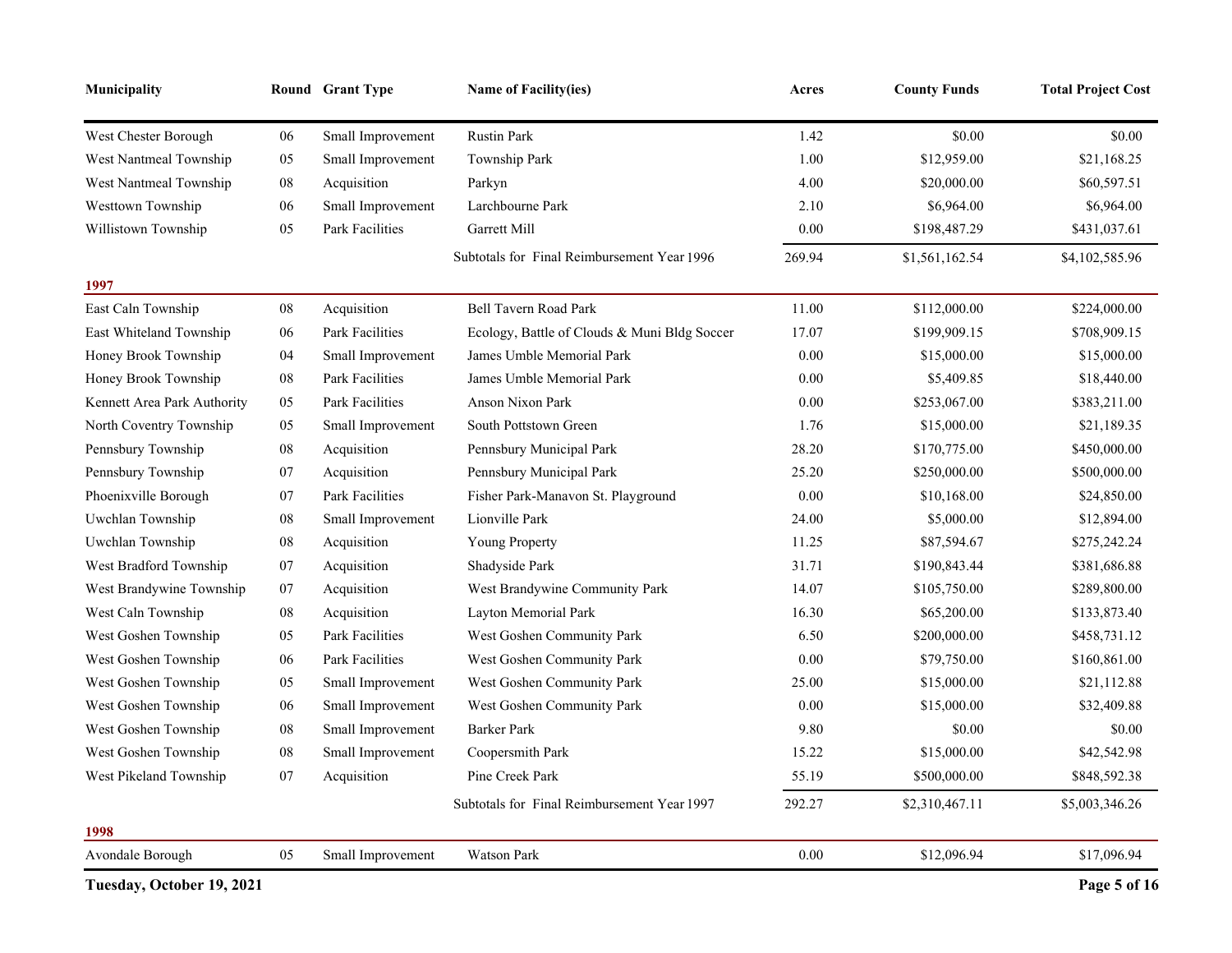| Municipality                |            | Round Grant Type       | <b>Name of Facility(ies)</b>                     | Acres | <b>County Funds</b> | <b>Total Project Cost</b> |
|-----------------------------|------------|------------------------|--------------------------------------------------|-------|---------------------|---------------------------|
| Downingtown Borough         | 07         | Small Improvement      | Kerr Park                                        | 0.00  | \$9,591.10          | \$12,788.13               |
| Franklin Township           | ${\bf 08}$ | <b>Park Facilities</b> | Elwood Crossan Memorial Park                     | 0.00  | \$200,000.00        | \$581,403.00              |
| Honey Brook Township        | $07\,$     | <b>Park Facilities</b> | James Umble Memorial Park                        | 0.00  | \$23,000.00         | \$71,631.61               |
| New London Township         | ${\bf 08}$ | Small Improvement      | New London Township Park                         | 0.08  | \$15,000.00         | \$16,375.77               |
| Phoenixville Borough        | ${\bf 08}$ | Park Facilities        | Various Parks                                    | 11.85 | \$144,833.00        | \$300,865.00              |
| Sadsbury Township           | $07\,$     | Acquisition            | Sadsburyville Park                               | 2.00  | \$16,000.00         | \$42,500.00               |
| Thornbury Township          | ${\bf 08}$ | Acquisition            | Squire Cheyney Farm Park                         | 0.00  | \$250,000.00        | \$604,241.12              |
| Upper Uwchlan Township      | 06         | Park Facilities        | Hickory Park                                     | 0.00  | \$50,950.00         | \$142,071.23              |
| Upper Uwchlan Township      | $07\,$     | <b>Park Facilities</b> | Hickory Park                                     | 0.00  | \$71,109.24         | \$142,218.24              |
| Wallace Township            | 09         | Acquisition            | Alice Park                                       | 60.00 | \$250,000.00        | \$570,000.00              |
| West Bradford Township      | ${\bf 08}$ | Small Improvement      | Broad Run Park                                   | 0.00  | \$15,000.00         | \$61,509.00               |
| West Brandywine Township    | ${\bf 08}$ | Small Improvement      | Green Manor Farm                                 | 3.76  | \$11,250.00         | \$15,793.00               |
| West Chester Borough        | ${\bf 08}$ | Small Improvement      | Horrace Pippin Park                              | 1.19  | \$7,340.90          | \$14,740.77               |
| West Grove Borough          | $07\,$     | Small Improvement      | <b>Memorial Park</b>                             | 0.00  | \$6,664.58          | \$11,887.25               |
|                             |            |                        | Subtotals for Final Reimbursement Year 1998      | 78.88 | \$1,082,835.76      | \$2,605,121.06            |
| 1999                        |            |                        |                                                  |       |                     |                           |
| East Bradford Township      | 09         | Acquisition            | Skelp Level Park                                 | 42.00 | \$250,000.00        | \$1,000,000.00            |
| East Bradford Township      | 09         | Acquisition            | Paradise Valley Nature Area                      | 32.82 | \$0.00              | \$0.00                    |
| East Caln Township          | 10         | Acquisition            | Parke's Woods                                    | 6.20  | \$49,000.00         | \$98,000.00               |
| East Fallowfield Township   | ${\bf 08}$ | Acquisition            | Community Park - Strunk Farm                     | 65.44 | \$204,000.00        | \$408,000.00              |
| East Pikeland Township      | 07         | Park Facilities        | Kimberton Park                                   | 0.00  | \$100,000.00        | \$222,492.39              |
| East Whiteland Township     | ${\bf 08}$ | <b>Park Facilities</b> | <b>Ecology Park</b>                              | 0.00  | \$89,984.54         | \$179,984.54              |
| Elverson Borough            | $07\,$     | Park Facilities        | Livingood Park                                   | 0.00  | \$50,000.00         | \$144,605.48              |
| Honey Brook Township        | 09         | Park Facilities        | James Umble Memorial Park                        | 0.00  | \$16,539.85         | \$34,649.00               |
| Kennett Area Park Authority | 10         | Acquisition            | Anson Nixon Park                                 | 2.89  | \$65,000.00         | \$142,159.00              |
| Londonderry Township        | 10         | Acquisition            | Londonderry Township Park                        | 2.12  | \$48,000.00         | \$96,000.00               |
| Malvern Borough             | 09         | Acquisition            | Paoli Battlefield                                | 40.00 | \$250,000.00        | \$2,600,000.00            |
| Penn Township               | 11         | Acquisition            | Krishna & Prasad Parcel (Township Community Park | 10.64 | \$167,500.00        | \$335,000.00              |
| Schuylkill Township         | 05         | Park Facilities        | Municipal Complex Park                           | 2.36  | \$48,190.00         | \$96,380.00               |
| South Coatesville Borough   | 06         | Small Improvement      | Midvale Park                                     | 3.00  | \$0.00              | \$0.00                    |
| South Coatesville Borough   | 06         | Small Improvement      | Montclair Park                                   | 1.10  | \$15,000.00         | \$15,593.55               |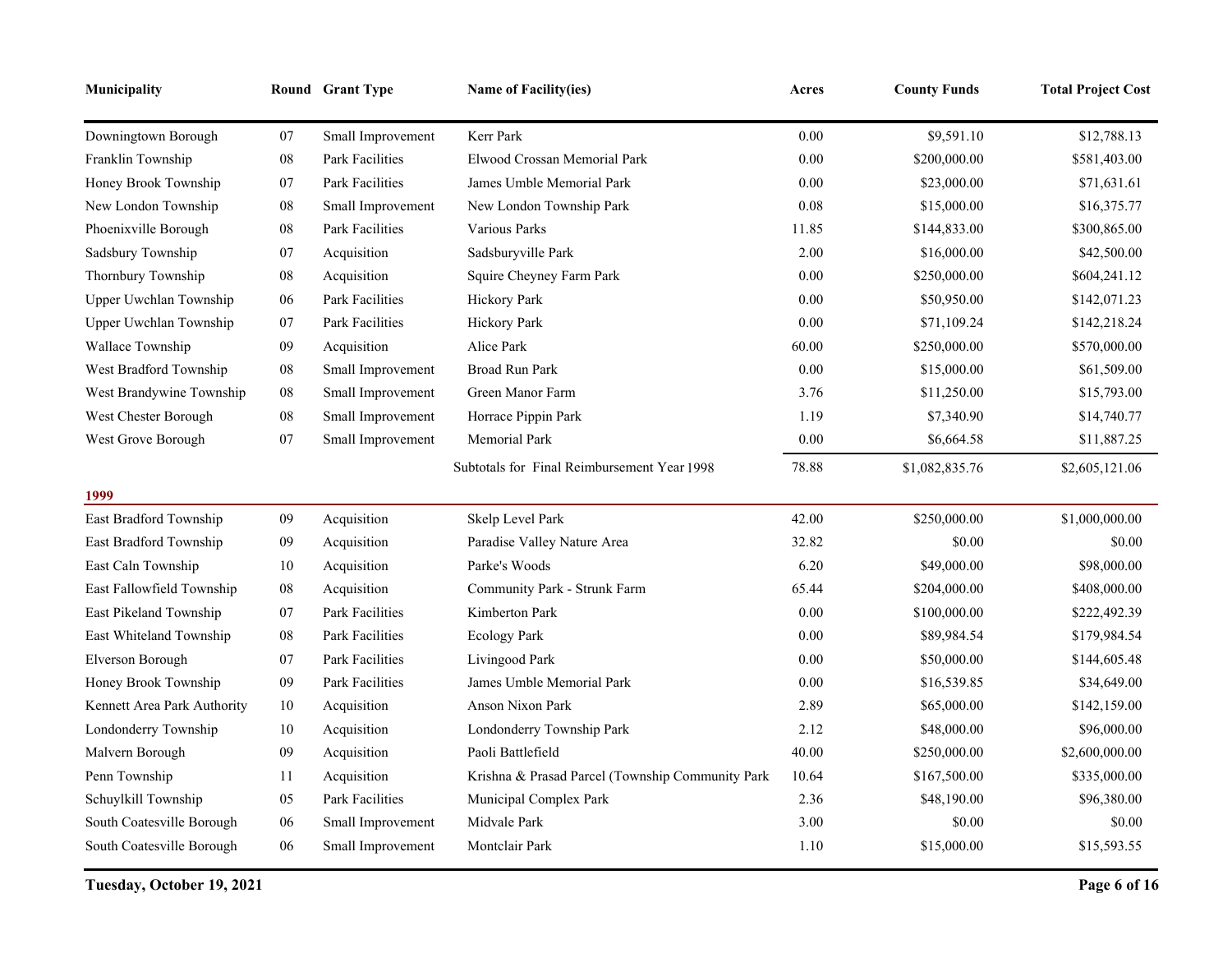| <b>Municipality</b>      |            | Round Grant Type       | <b>Name of Facility(ies)</b>                     | Acres    | <b>County Funds</b> | <b>Total Project Cost</b> |
|--------------------------|------------|------------------------|--------------------------------------------------|----------|---------------------|---------------------------|
| South Coventry Township  | 10         | Acquisition            | Marinucci - transferred to Chesco - WCP addition | 24.70    | \$250,000.00        | \$500,000.00              |
| South Coventry Township  | 05         | Acquisition            | Woody's Woods                                    | 19.40    | \$25,000.00         | \$50,000.00               |
| Tredyffrin Township      | 09         | Acquisition            | Wilson Park                                      | 90.73    | \$250,000.00        | \$0.00                    |
| Tredyffrin Township      | 11         | Acquisition            | <b>Wilson Park</b>                               | $0.00\,$ | \$250,000.00        | \$0.00                    |
| Tredyffrin Township      | $10\,$     | Acquisition            | <b>Wilson Park</b>                               | 0.00     | \$250,000.00        | \$0.00                    |
| Uwchlan Township         | 06         | Park Facilities        | Uwchlan Walkng Trail -- Phase II                 | 4.00     | \$138,571.13        | \$350,289.27              |
| Uwchlan Township         | 05         | Park Facilities        | Uwchlan Walking Trail -- Phase I                 | 18.78    | \$78,375.00         | \$188,239.00              |
| West Goshen Township     | 09         | Park Facilities        | West Goshen Community Park                       | 0.00     | \$59,950.00         | \$122,615.00              |
| West Sadsbury Township   | ${\bf 08}$ | Park Facilities        | <b>Ball Field</b>                                | 0.00     | \$8,618.01          | \$19,333.91               |
|                          |            |                        | Subtotals for Final Reimbursement Year 1999      | 366.18   | \$2,663,728.53      | \$6,603,341.14            |
| <b>2000</b>              |            |                        |                                                  |          |                     |                           |
| Caln Township            | 09         | <b>Park Facilities</b> | Caln Municipal Park                              | 20.00    | \$200,000.00        | \$435,388.17              |
| City of Coatesville      | 08         | Small Improvement      | Palmer Park                                      | 1.10     | \$0.00              | \$0.00                    |
| City of Coatesville      | 08         | Small Improvement      | Patton Park                                      | 2.90     | \$8,007.93          | \$10,677.24               |
| City of Coatesville      | 08         | Small Improvement      | Ash Park                                         | $0.00\,$ | \$0.00              | \$0.00                    |
| East Goshen Township     | 08         | Park Facilities        | Mill Creek                                       | 17.54    | \$9,725.86          | \$19,451.71               |
| Easttown Township        | 09         | <b>Park Facilities</b> | Hilltop Park                                     | 20.52    | \$250,000.00        | \$547,892.68              |
| New Garden Township      | 08         | Park Facilities        | Wollaston Township Park                          | 0.00     | \$174,105.00        | \$479,587.22              |
| West Bradford Township   | 08         | Park Facilities        | <b>Broad Run Park</b>                            | 0.00     | \$200,000.00        | \$664,950.00              |
| West Caln Township       | 11         | Acquisition            | West Caln Township Land Reserve                  | 95.49    | \$250,000.00        | \$704,282.62              |
| West Pikeland Township   | 08         | Park Facilities        | Pine Creek Park                                  | 0.00     | \$70,000.00         | \$313,394.87              |
| West Whiteland Township  | 10         | Acquisition            | Boot Road Park - Darlington Tract                | 25.99    | \$250,000.00        | \$1,300,000.00            |
|                          |            |                        | Subtotals for Final Reimbursement Year 2000      | 183.55   | \$1,411,838.79      | \$4,475,624.51            |
| 2001                     |            |                        |                                                  |          |                     |                           |
| City of Coatesville      | 10         | Park Facilities        | Ash Park                                         | 0.00     | \$0.00              | \$0.00                    |
| City of Coatesville      | 10         | Park Facilities        | Patton Park                                      | 0.00     | \$0.00              | \$0.00                    |
| City of Coatesville      | 10         | Park Facilities        | Lumber Street                                    | 1.76     | \$40,698.00         | \$102,000.00              |
| Downingtown Borough      | 08         | <b>Park Facilities</b> | Brandywine Trail - Phase I                       | 0.00     | \$148,332.55        | \$305,475.24              |
| East Bradford Township   | 09         | Park Facilities        | Shaw's Bridge Park                               | 37.39    | \$75,000.00         | \$235,139.00              |
| East Brandywine Township | 12         | Acquisition            | East Brandywine Community Park Phase III         | 30.80    | \$379,842.00        | \$583,516.97              |
| East Pikeland Township   | 11         | Park Facilities        | Kimberton Park                                   | 0.00     | \$80,766.00         | \$161,532.00              |

**Tuesday, October 19, 2021 Page 7 of 16**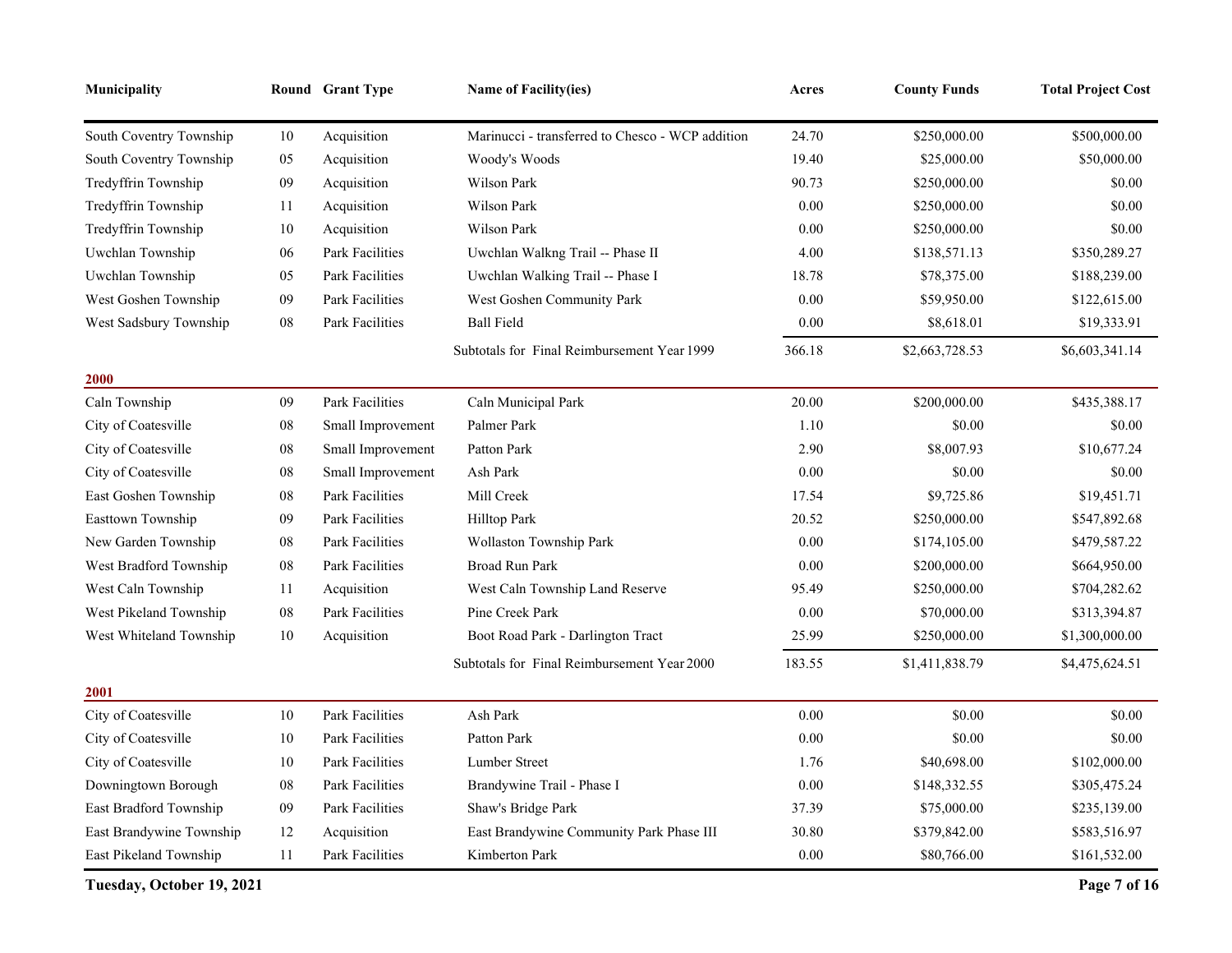| Municipality                 |            | Round Grant Type       | <b>Name of Facility(ies)</b>                | Acres  | <b>County Funds</b> | <b>Total Project Cost</b> |
|------------------------------|------------|------------------------|---------------------------------------------|--------|---------------------|---------------------------|
| <b>East Vincent Township</b> | ${\bf 08}$ | Park Facilities        | Community Park on the Ridge                 | 0.00   | \$182,823.12        | \$378,829.10              |
| Honey Brook Borough          | 09         | <b>Park Facilities</b> | Honey Brook Borough Park                    | 2.50   | \$8,119.00          | \$16,253.65               |
| Kennett Area Park Authority  | 10         | Park Facilities        | Anson Nixon Park                            | 21.54  | \$60,150.00         | \$274,000.00              |
| London Britain Township      | ${\bf 08}$ | Park Facilities        | Nichol Park                                 | 0.00   | \$150,000.00        | \$347,773.58              |
| North Coventry Township      | 11         | Park Facilities        | Kenilworth Park                             | 19.70  | \$12,000.00         | \$35,223.00               |
| Phoenixville Borough         | 09         | Park Facilities        | Fisher Park-Manavon St. Playground          | 1.93   | \$36,447.00         | \$75,867.54               |
| Phoenixville Borough         | 09         | Park Facilities        | Cascaden Park                               | 1.60   | \$0.00              | \$0.00                    |
| Phoenixville Borough         | 09         | Park Facilities        | Morris Park                                 | 1.39   | \$0.00              | \$0.00                    |
| Thornbury Township           | ${\bf 08}$ | Park Facilities        | Goose Creek Park                            | 0.00   | \$187,013.60        | \$400,000.00              |
| West Chester Borough         | 10         | Park Facilities        | <b>Everhart Park</b>                        | 0.00   | \$0.00              | \$0.00                    |
| West Chester Borough         | 10         | Park Facilities        | Hoopes Park                                 | 0.00   | \$0.00              | \$0.00                    |
| West Chester Borough         | 10         | Park Facilities        | Marshall Square                             | 0.00   | \$45,304.38         | \$90,608.76               |
| West Goshen Township         | 11         | Park Facilities        | Hamlet Crest                                | 6.40   | \$0.00              | \$0.00                    |
| West Goshen Township         | 11         | Park Facilities        | R.C. Cloud                                  | 3.79   | \$60,939.40         | \$121,878.80              |
| West Goshen Township         | 11         | Park Facilities        | S. Concord                                  | 2.42   | \$0.00              | \$0.00                    |
| West Grove Borough           | 10         | Park Facilities        | Harmony Road Park                           | 0.00   | \$30,000.00         | \$73,044.87               |
| West Pikeland Township       | 11         | Park Facilities        | Pine Creek Park                             | 0.00   | \$4,578.48          | \$9,156.96                |
| West Vincent Township        | ${\bf 08}$ | Park Facilities        | Township Creek Park                         | 12.92  | \$128,870.66        | \$257,741.32              |
| Willistown Township          | 13         | Acquisition            | Okehocking                                  | 21.96  | \$500,000.00        | \$1,000,000.00            |
| Willistown Township          | 12         | Acquisition            | Okehocking                                  | 23.60  | \$500,000.00        | \$1,000,000.00            |
|                              |            |                        | Subtotals for Final Reimbursement Year 2001 | 189.70 | \$2,630,884.19      | \$5,468,040.79            |
| 2002                         |            |                        |                                             |        |                     |                           |
| East Bradford Township       | 13         | Acquisition            | <b>Thompson Property</b>                    | 13.90  | \$106,000.00        | \$212,000.00              |
| East Bradford Township       | 11         | <b>Park Facilities</b> | East Bradford Park                          | 25.93  | \$250,000.00        | \$793,785.10              |
| East Brandywine Township     | $10\,$     | Park Facilities        | East Brandywine Community Park Phase II     | 0.00   | \$244,000.00        | \$669,720.88              |
| East Brandywine Township     | 12         | Park Facilities        | Spatola Memorial Park                       | 7.38   | \$132,000.00        | \$266,225.21              |
| East Caln Township           | 11         | Park Facilities        | <b>Bell Tavern Road Park</b>                | 0.00   | \$250,000.00        | \$981,854.00              |
| Easttown Township            | 12         | Park Facilities        | Berwyn Park                                 | 0.00   | \$177,320.00        | \$410,750.74              |
| Elverson Borough             | 11         | Park Facilities        | Livingood Park                              | 0.00   | \$41,567.43         | \$106,583.15              |
| Pocopson Township            | 10         | Park Facilities        | Pocopson Park                               | 22.32  | \$34,253.26         | \$100,000.00              |
| South Coventry Township      | 12         | Acquisition            | Connie Batdorf Park                         | 8.00   | \$199,920.00        | \$600,000.00              |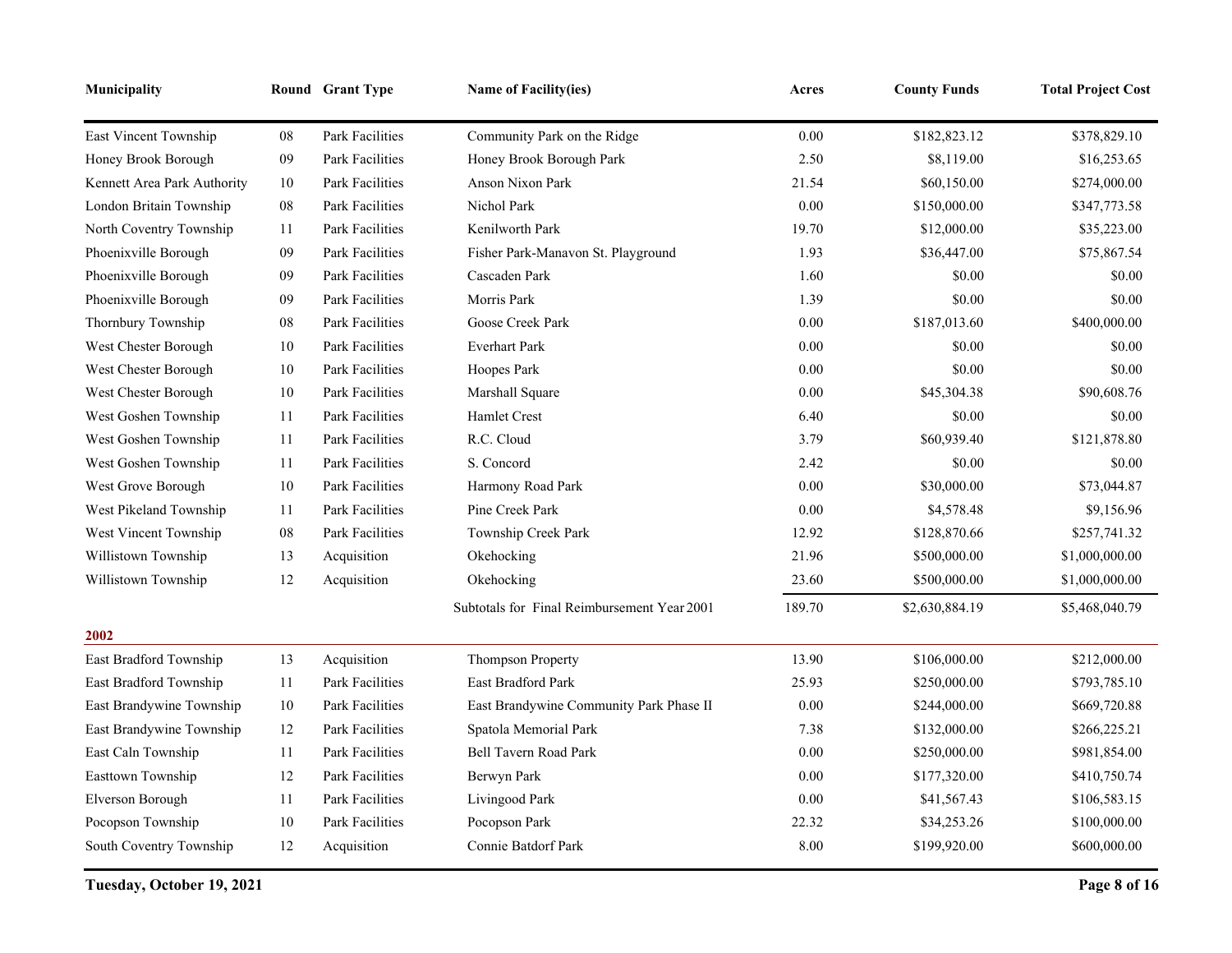| Municipality            |            | Round Grant Type                     | Name of Facility(ies)                       | Acres    | <b>County Funds</b> | <b>Total Project Cost</b> |
|-------------------------|------------|--------------------------------------|---------------------------------------------|----------|---------------------|---------------------------|
| Thornbury Township      | 10         | Acquisition                          | Brandywine Battlefield - Spackman           | $0.00\,$ | \$250,000.00        | \$4,450,000.00            |
| Upper Uwchlan Township  | 12         | <b>Park Facilities</b>               | Hickory Park                                | 0.00     | \$61,200.00         | \$132,199.39              |
| West Grove Borough      | 12         | Park Facilities                      | Harmony Road Park                           | 0.00     | \$10,000.00         | \$20,757.86               |
| West Vincent Township   | 08         | Small Improvement                    | Township Creek Park                         | 0.00     | \$15,000.00         | \$26,862.07               |
| West Whiteland Township | ${\bf 08}$ | Park Facilities                      | Miller Park                                 | 0.00     | \$63,500.00         | \$144,452.34              |
| Willistown Township     | 14         | Acquisition                          | Okehocking                                  | 22.16    | \$500,000.00        | \$1,218,910.00            |
|                         |            |                                      | Subtotals for Final Reimbursement Year 2002 | 99.69    | \$2,334,760.69      | \$10,134,100.74           |
| 2003                    |            |                                      |                                             |          |                     |                           |
| Birmingham Township     | 12         | Park Facilities                      | Sandy Hollow Heritage Park                  | 46.57    | \$63,983.05         | \$191,949.13              |
| Caln Township           | 12         | Park Facilities                      | Caln Municipal Park                         | 0.00     | \$62,500.00         | \$137,750.00              |
| Caln Township           | 14         | Acquisition                          | Griffith Property Phase 1                   | 40.79    | \$450,000.00        | \$1,000,000.00            |
| Caln Township           | 13         | Park Facilities                      | Dawkins Park                                | 1.05     | \$12,500.00         | \$25,941.87               |
| Caln Township           | 15         | Acquisition                          | Griffith Property                           | 40.97    | \$450,000.00        | \$920,000.00              |
| Charlestown Township    | 13         | Acquisition                          | Brightside Farm                             | 50.14    | \$450,000.00        | \$1,420,000.00            |
| East Bradford Township  | 12         | <b>Park Facilities</b>               | East Bradford Park                          | 0.00     | \$250,000.00        | \$634,166.26              |
| East Vincent Township   | 14         | Acquisition                          | Community Park on the Ridge                 | 3.20     | \$53,750.00         | \$125,000.00              |
| Franklin Township       | 10         | Park Facilities                      | Elwood Crossan Memorial Park                | 0.00     | \$250,000.00        | \$541,554.30              |
| Honey Brook Borough     | 13         | Park Facilities                      | Honey Brook Borough Park                    | 0.00     | \$58,155.09         | \$68,417.75               |
| New Garden Township     | 12         | Acquisition                          | Wollaston Township Park - Addition          | 35.00    | \$250,000.00        | \$636,500.00              |
| North Coventry Township | 13         | Acquisition                          | Coventry Woods                              | 16.80    | \$33,600.00         | \$84,000.00               |
| Parkesburg Borough      | 13         | Acquisition                          | Hery Property                               | 2.26     | \$122,825.00        | \$147,800.00              |
| Sadsbury Township       | 08         | Park Facilities                      | Bert Reel Park                              | 13.80    | \$14,500.00         | \$34,633.00               |
| South Coventry Township | 14         | Acquisition                          | Woody's Woods                               | 28.50    | \$90,000.00         | \$287,000.00              |
| Tredyffrin Township     | 12         | Acquisition                          | <b>Westover Park</b>                        | 7.00     | \$250,000.00        | \$900,000.00              |
| Tredyffrin Township     | 13         | Park Facilities                      | Wilson Park                                 | 0.00     | \$250,000.00        | \$904,298.67              |
| Tredyffrin Township     | 13         | Acquisition                          | Wilson Park                                 | 0.00     | \$450,000.00        | \$0.00                    |
| Tredyffrin Township     | 14         | Acquisition                          | Wilson Park                                 | 0.00     | \$450,000.00        | \$0.00                    |
| Tredyffrin Township     | 15         | Acquisition                          | Wilson Park                                 | 0.00     | \$350,000.00        | \$4,200,000.00            |
| Uwchlan Township        | 11         | Greenway Development Eagleview Trail |                                             | 0.26     | \$137,501.17        | \$285,272.19              |
| West Caln Township      | 11         | Park Facilities                      | Layton Memorial Park                        | 0.00     | \$250,000.00        | \$511,207.70              |
| West Caln Township      | 13         | Park Facilities                      | Layton Memorial Park                        | 0.00     | \$220,500.00        | \$610,801.68              |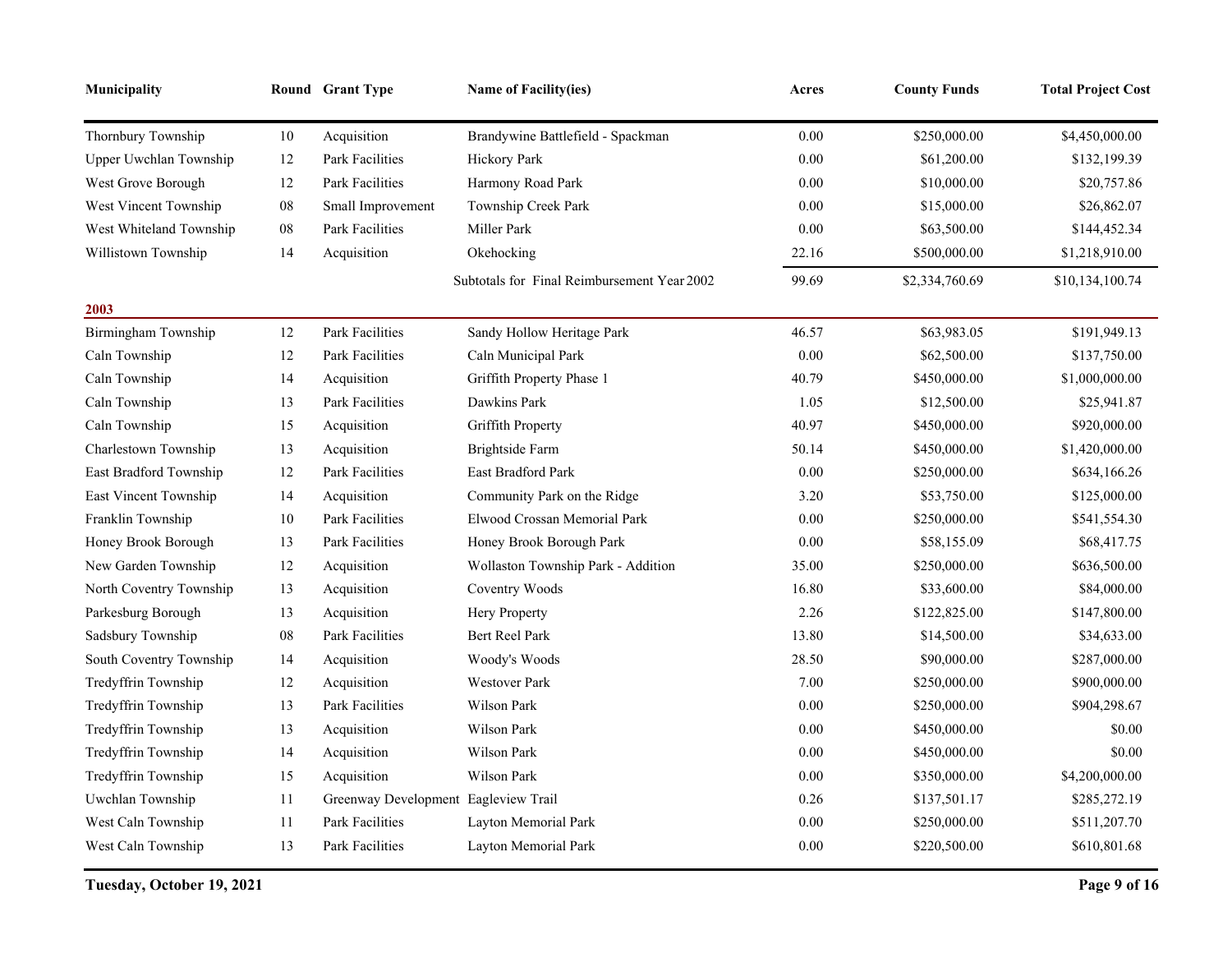| Municipality                    |    | Round Grant Type       | <b>Name of Facility(ies)</b>                | Acres    | <b>County Funds</b> | <b>Total Project Cost</b> |
|---------------------------------|----|------------------------|---------------------------------------------|----------|---------------------|---------------------------|
| West Sadsbury Township          | 14 | Acquisition            | Baily & Hetrick Estate (Zion Hill)          | 30.40    | \$100,000.00        | \$230,000.00              |
| Willistown Township             | 15 | Acquisition            | Okehocking                                  | 17.35    | \$500,000.00        | \$1,126,000.00            |
|                                 |    |                        | Subtotals for Final Reimbursement Year 2003 | 334.09   | \$5,569,814.31      | \$15,022,292.55           |
| 2004                            |    |                        |                                             |          |                     |                           |
| Avondale Borough                | 13 | Park Facilities        | <b>Watson Park</b>                          | 8.90     | \$93,575.00         | \$98,500.00               |
| Avondale Borough                | 13 | <b>Park Facilities</b> | Pomeroy Park                                | 2.20     | \$0.00              | \$0.00                    |
| Avondale Borough                | 13 | <b>Park Facilities</b> | <b>Indian Run Park</b>                      | 4.70     | \$0.00              | \$0.00                    |
| Charlestown Township            | 10 | Park Facilities        | Charlestown Park-Trail & basketball courts  | 0.00     | \$70,000.00         | \$189,607.02              |
| City of Coatesville             | 13 | Park Facilities        | Jeanne Treadwell James Memorial Park        | 0.67     | \$144,974.16        | \$289,948.32              |
| City of Coatesville/South Coate | 11 | Park Facilities        | Valley View Park                            | 8.87     | \$308,869.59        | \$528,337.86              |
| East Bradford Township          | 15 | Acquisition            | Paradise Farm - West                        | 230.09   | \$500,000.00        | \$4,217,649.40            |
| East Nottingham Township        | 12 | Acquisition            | Oxford Area Regional Park -Gray Farm        | 0.00     | \$250,000.00        | \$1,029,703.56            |
| Honey Brook Township            | 10 | <b>Park Facilities</b> | James Umble Memorial Park                   | 0.00     | \$58,991.79         | \$151,355.31              |
| North Coventry Township         | 12 | Park Facilities        | Kenilworth Park                             | 0.00     | \$49,470.00         | \$143,169.85              |
| Oxford Borough                  | 12 | Acquisition            | Oxford Area Regional Park -Gray Farm        | 68.00    | \$250,000.00        | \$1,029,703.56            |
| Parkesburg Borough              | 12 | <b>Park Facilities</b> | Minch Park                                  | 18.50    | \$86,355.50         | \$250,138.05              |
| Phoenixville Borough            | 13 | Acquisition            | Melchoire                                   | 27.50    | \$450,000.00        | \$1,050,000.00            |
| Tredyffrin Township             | 15 | Park Facilities        | Wilson Park                                 | 0.00     | \$101,850.00        | \$1,253,397.90            |
| Tredyffrin Township             | 14 | Park Facilities        | Wilson Park                                 | 0.00     | \$200,000.00        | \$870,311.40              |
| West Bradford Township          | 13 | Park Facilities        | Shadyside Park                              | 0.00     | \$250,000.00        | \$1,034,707.78            |
| West Brandywine Township        | 11 | <b>Park Facilities</b> | West Brandywine Community Park              | 0.00     | \$259,950.67        | \$598,719.12              |
|                                 |    |                        | Subtotals for Final Reimbursement Year 2004 | 369.43   | \$3,074,036.71      | \$12,735,249.13           |
| 2005                            |    |                        |                                             |          |                     |                           |
| Downingtown Borough             | 13 | <b>Park Facilities</b> | Kerr Park                                   | 0.00     | \$171,758.15        | \$281,594.18              |
| East Brandywine Township        | 16 | Trail Acquisition      | Tischler Trail Head                         | 2.00     | \$88,200.00         | \$147,000.00              |
| East Vincent Township           | 14 | Park Facilities        | Community Park on the Ridge                 | 0.00     | \$190,959.79        | \$478,249.47              |
| New Garden Township             | 14 | Acquisition            | Laurel Woods Trail; fka - Phelps            | 37.70    | \$195,500.00        | \$575,000.00              |
| North Coventry Township         | 14 | Acquisition            | Coventry Woods                              | 31.40    | \$113,232.00        | \$235,900.00              |
| Penn Township                   | 12 | Park Facilities        | Penn Township Community Park                | 0.00     | \$250,000.00        | \$516,379.04              |
| South Coventry Township         | 16 | Acquisition            | Woody's Woods                               | 17.70    | \$46,000.00         | \$130,000.00              |
| Tredyffrin Township             | 13 | Trail Development      | Wilson Park                                 | $0.00\,$ | \$250,000.00        | \$1,109,196.15            |

**Tuesday, October 19, 2021 Page 10 of 16**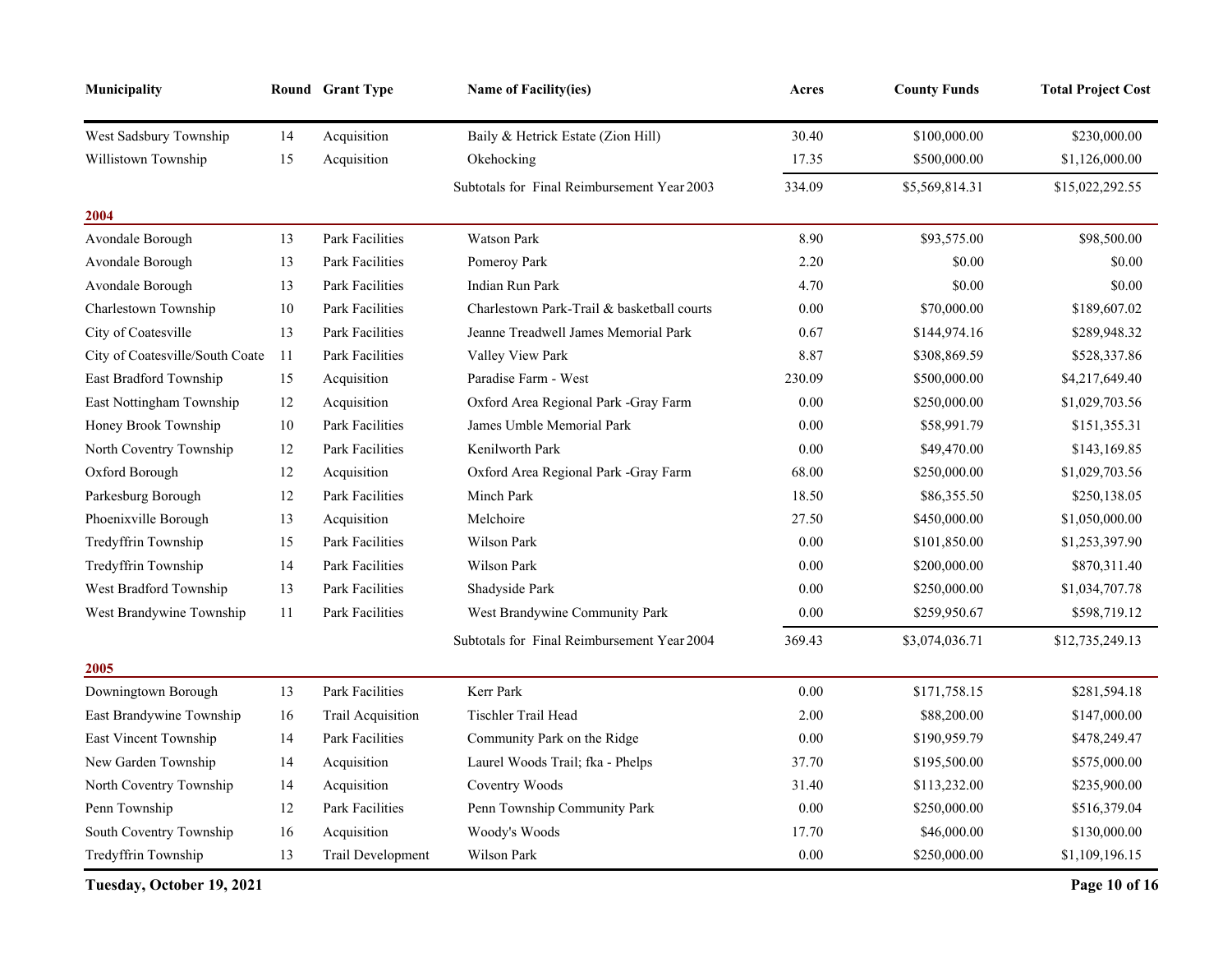| Municipality                |    | Round Grant Type       | <b>Name of Facility(ies)</b>                    | Acres  | <b>County Funds</b> | <b>Total Project Cost</b> |
|-----------------------------|----|------------------------|-------------------------------------------------|--------|---------------------|---------------------------|
| Uwchlan Township            | 11 | <b>Park Facilities</b> | Uwchlan Township Trail Phase 2                  | 1.52   | \$288,187.89        | \$479,014.06              |
| Wallace Township            | 13 | Park Facilities        | Alice Park                                      | 0.00   | \$49,999.92         | \$86,567.41               |
| West Bradford Township      | 15 | Greenway Acquisition   | East Branch of the Brandywine Greenway          | 17.78  | \$53,343.00         | \$88,905.00               |
| West Bradford Township      | 15 | Park Facilities        | Shadyside Park                                  | 0.00   | \$250,000.00        | \$1,497,021.26            |
| West Grove Borough          | 14 | Park Facilities        | Harmony Road Park                               | 7.90   | \$51,724.06         | \$62,068.87               |
| Westtown Township           | 13 | Park Facilities        | Oakbourne Park                                  | 57.00  | \$106,434.00        | \$243,117.21              |
| Willistown Township         | 16 | Acquisition            | Kirkwood Preserve                               |        | \$500,000.00        | \$5,000,000.00            |
|                             |    |                        | Subtotals for Final Reimbursement Year 2005     | 173.00 | \$2,605,338.81      | \$10,930,012.65           |
| 2006                        |    |                        |                                                 |        |                     |                           |
| East Bradford Township      | 16 | Acquisition            | Sonoco Property                                 | 238.02 | \$500,000.00        | \$2,390,000.00            |
| East Marlborough Township   | 10 | <b>Park Facilities</b> | Recreational Path Program                       | 2.25   | \$199,508.27        | \$399,016.53              |
| Kennett Area Park Authority | 14 | Trail Development      | Red Clay Creek Trail - Phase 1                  | 0.00   | \$30,178.47         | \$216,698.56              |
| London Britain Township     | 12 | Acquisition            | Nichol Park (Addition)                          | 15.00  | \$135,000.00        | \$662,000.00              |
| London Grove Township       | 17 | Acquisition            | Goddard Park - Fortugno Property                | 6.50   | \$153,500.00        | \$210,000.00              |
| North Coventry Township     | 17 | Acquisition            | Coventry Woods                                  | 103.30 | \$340,000.00        | \$834,561.44              |
| North Coventry Township     | 16 | Acquisition            | Coventry Woods                                  | 18.22  | \$54,500.00         | \$140,000.00              |
| Upper Oxford Township       | 16 | Acquisition            | Upper Oxford Township Park Land AQ - Stankywicz | 13.60  | \$215,000.00        | \$505,172.00              |
| Valley Township             | 16 | Park Facilities        | Rock Run Park                                   | 0.00   | \$0.00              | \$0.00                    |
| Valley Township             | 16 | Park Facilities        | Hayti Park                                      | 0.00   | \$80,215.52         | \$145,846.40              |
| Valley Township             | 16 | Park Facilities        | Gibney Park                                     | 0.00   | \$0.00              | \$0.00                    |
| West Goshen Township        | 16 | Park Facilities        | <b>Robert Lambert Park</b>                      | 3.54   | \$225,000.00        | \$913,897.50              |
| West Whiteland Township     | 14 | Trail Development      | Miller Park - Phase 3                           | 0.00   | \$70,000.00         | \$182,567.20              |
| Westtown Township           | 15 | Park Facilities        | Oakbourne Park                                  | 0.00   | \$15,991.40         | \$31,982.80               |
| Willistown Township         | 17 | Acquisition            | Okehocking                                      | 10.00  | \$500,000.00        | \$1,500,000.00            |
|                             |    |                        | Subtotals for Final Reimbursement Year 2006     | 410.43 | \$2,518,893.66      | \$8,131,742.43            |
| 2007                        |    |                        |                                                 |        |                     |                           |
| East Bradford Township      | 19 | Acquisition            | Wood-Petrella                                   | 13.40  | \$175,000.00        | \$496,000.00              |
| Elk Township                | 14 | Trail Development      | Springlawn Road Trail                           | 0.00   | \$30,000.00         | \$65,839.40               |
| Franklin Township           | 17 | Acquisition            | White Clay Crescent Preserve - Howard Property  | 28.99  | \$207,900.00        | \$462,000.00              |
| Kennett Area Park Authority | 15 | Trail Development      | Red Clay Creek Trail - Phase 2                  | 0.00   | \$274,989.09        | \$549,978.18              |
| North Coventry Township     | 19 | Acquisition            | Coventry Woods                                  | 8.90   | \$38,000.00         | \$95,000.00               |

**Tuesday, October 19, 2021 Page 11 of 16**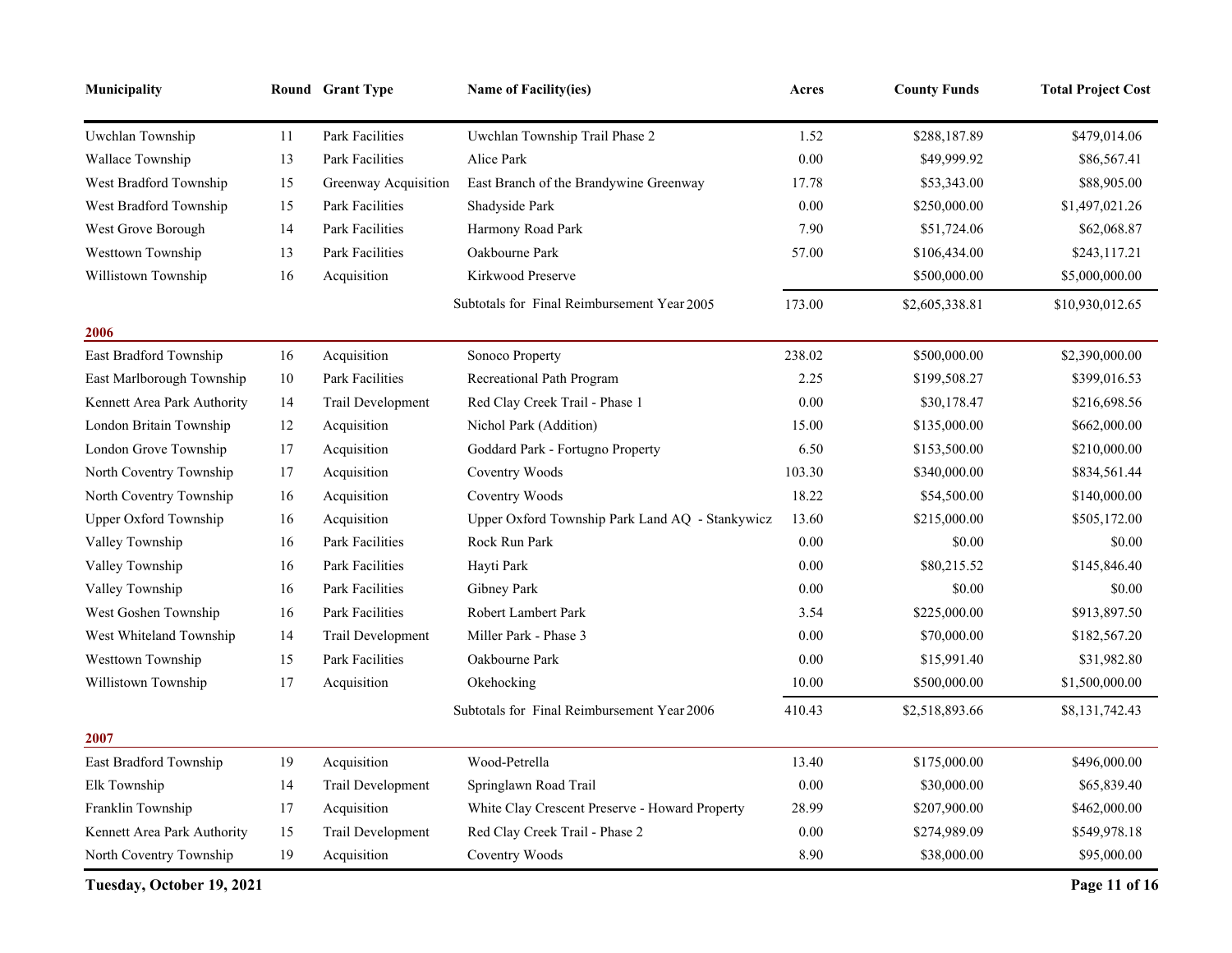| Municipality              |        | Round Grant Type       | <b>Name of Facility(ies)</b>                      | Acres  | <b>County Funds</b> | <b>Total Project Cost</b> |
|---------------------------|--------|------------------------|---------------------------------------------------|--------|---------------------|---------------------------|
| North Coventry Township   | 18     | Acquisition            | Coventry Woods                                    | 3.00   | \$56,000.00         | \$140,000.00              |
| North Coventry Township   | 18     | Acquisition            | Coventry Woods                                    | 52.10  | \$280,000.00        | \$700,000.00              |
| Tredyffrin Township       | 17     | Greenway Acquisition   | Swedesford Road Property                          | 5.72   | \$225,000.00        | \$825,000.00              |
| Upper Uwchlan Township    | 12     | Trail Development      | Park Road Trail - from Hickory Park over Turnpike | 0.00   | \$56,255.96         | \$125,011.00              |
| West Whiteland Township   | 15     | Trail Development      | Boot Road Park - Trails                           | 0.00   | \$84,438.00         | \$0.00                    |
| West Whiteland Township   | 15     | Park Facilities        | <b>Boot Road Park</b>                             | 2.11   | \$250,000.00        | \$2,290,031.57            |
| Willistown Township       | 18     | Acquisition            | Okehocking                                        | 12.85  | \$225,000.00        | \$1,500,000.00            |
|                           |        |                        | Subtotals for Final Reimbursement Year 2007       | 127.07 | \$1,902,583.05      | \$7,248,860.15            |
| 2008                      |        |                        |                                                   |        |                     |                           |
| Charlestown Township      | 18     | Acquisition            | Pigeon Run Greenway                               | 16.20  | \$295,400.00        | \$2,433,000.00            |
| Charlestown Township      | 19     | Acquisition            | McDevitt Easement                                 | 92.80  | \$154,000.00        | \$2,205,000.00            |
| City of Coatesville       | 16     | <b>Park Facilities</b> | Palmer Park                                       | 1.06   | \$186,368.00        | \$219,963.65              |
| East Brandywine Township  | 16     | <b>Park Facilities</b> | East Brandywine Community Park Phase III          | 0.00   | \$237,000.00        | \$560,147.75              |
| East Brandywine Township  | 17     | Park Facilities        | East Brandywine Community Park Phase III          | 0.00   | \$212,500.00        | \$560,147.75              |
| East Whiteland Township   | 17     | Park Facilities        | Valley Creek Park                                 | 32.20  | \$225,000.00        | \$706,935.52              |
| Elverson Borough          | 15     | Park Facilities        | Livingood Park                                    | 0.00   | \$206,358.87        | \$412,717.74              |
| Elverson Borough          | 17     | <b>Park Facilities</b> | Borough Hall Park & Livingood Park Addition       | 1.80   | \$131,578.92        | \$202,429.11              |
| Londonderry Township      | 18     | Park Facilities        | Londonderry Township Park                         | 1.88   | \$240.13            | \$960.50                  |
| North Coventry Township   | 16     | Park Facilities        | Kenilworth Park Phase 3                           | 0.00   | \$115,000.00        | \$276,081.21              |
| North Coventry Township   | 20     | Acquisition            | Coventry Woods - Kulp Property                    | 2.10   | \$10,000.00         | \$20,000.00               |
| Phoenixville Borough      | 17     | Acquisition            | Friendship Field                                  | 7.41   | \$297,500.00        | \$947,500.00              |
| Sadsbury Township         | 18     | Park Facilities        | Bert Reel Park                                    | 0.00   | \$30,300.00         | \$126,757.00              |
| Tredyffrin Township       | 16     | Park Facilities        | Wilson Park                                       | 0.00   | \$85,803.44         | \$171,606.88              |
| West Chester Borough      | 17     | Park Facilities        | John O. Green South                               | 0.67   | \$88,390.00         | \$190,203.00              |
|                           |        |                        | Subtotals for Final Reimbursement Year 2008       | 156.12 | \$2,275,439.36      | \$9,033,450.11            |
| 2009                      |        |                        |                                                   |        |                     |                           |
| Birmingham Township       | $20\,$ | Trail Development      | Birmingham Hill Trail                             | 0.00   | \$40,000.00         | \$104,426.04              |
| Caln Township             | 17     | Park Facilities        | Lloyd Park Phase 1                                | 30.00  | \$225,000.00        | \$550,528.85              |
| Charlestown Township      | 19     | Acquisition            | <b>Stevens Easement</b>                           | 13.68  | \$55,000.00         | \$233,300.00              |
| East Bradford Township    | 20     | Acquisition            | Schramm Parcel                                    | 39.03  | \$500,000.00        | \$3,000,000.00            |
| East Coventry Township    | 16     | Park Facilities        | Ellis Woods Park                                  | 17.75  | \$237,210.00        | \$494,620.80              |
| Tuesday, October 19, 2021 |        |                        |                                                   |        |                     | Page 12 of 16             |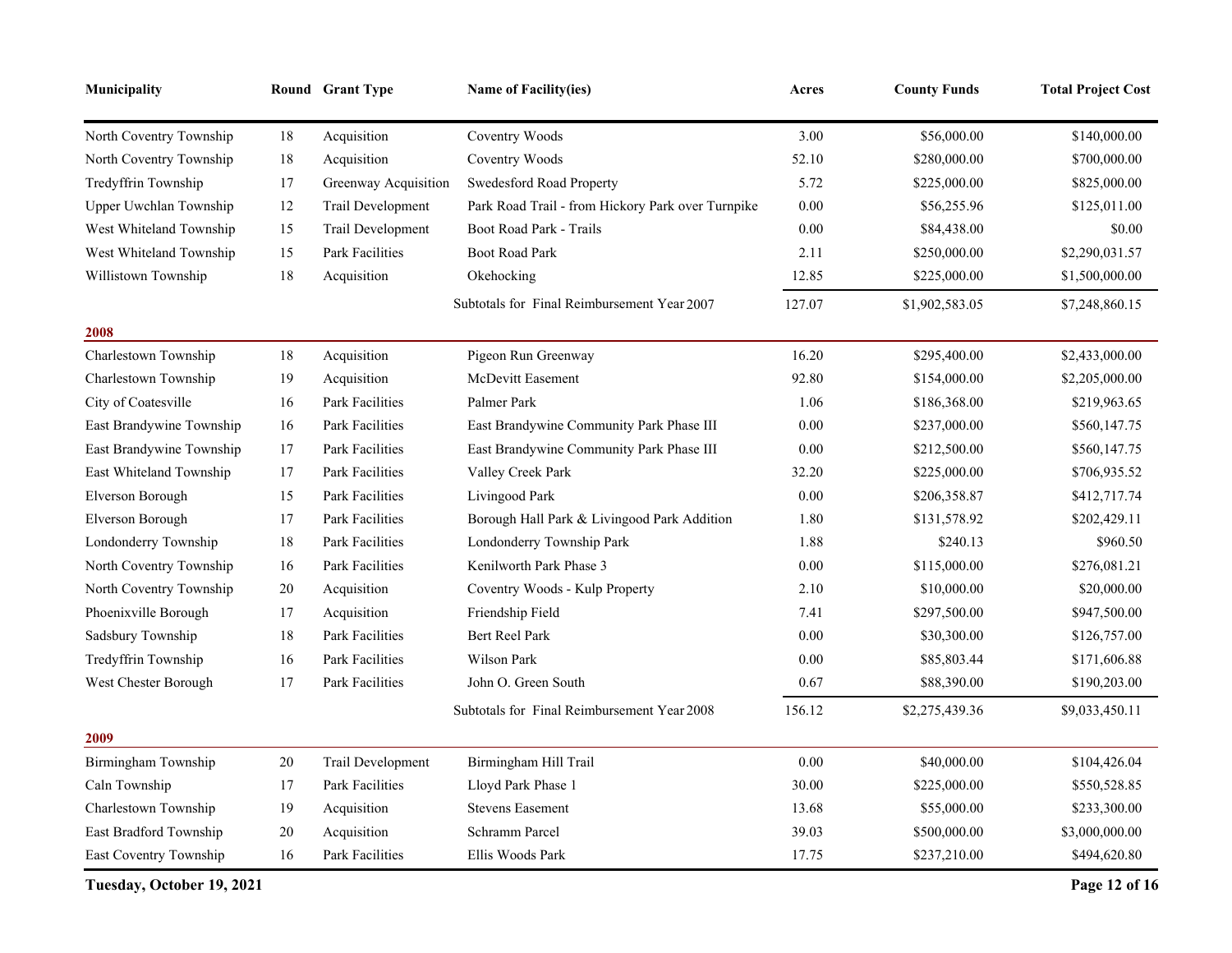| Municipality                |        | Round Grant Type       | <b>Name of Facility(ies)</b>                 | Acres  | <b>County Funds</b> | <b>Total Project Cost</b> |
|-----------------------------|--------|------------------------|----------------------------------------------|--------|---------------------|---------------------------|
| East Coventry Township      | 16     | Trail Development      | Ellis Woods Trails                           | 0.00   | \$10,100.40         | \$0.00                    |
| East Fallowfield Township   | 16     | <b>Park Facilities</b> | Community Park - Phase 1                     | 37.26  | \$224,240.00        | \$610,523.09              |
| East Vincent Township       | 19     | Acquisition            | Reiff Tract                                  | 36.52  | \$425,000.00        | \$1,432,652.50            |
| Franklin Township           | $20\,$ | Acquisition            | <b>Annand Parcel</b>                         | 61.40  | \$494,500.00        | \$1,105,000.00            |
| Franklin Township           | 18     | Acquisition            | Goodwin Property - White Clay GW             | 19.00  | \$81,600.00         | \$204,000.00              |
| Kennett Area Park Authority | 16     | <b>Park Facilities</b> | <b>Anson Nixon Park</b>                      | 18.77  | \$250,000.00        | \$492,371.81              |
| London Grove Township       | 18     | Acquisition            | Goodwin - White Clay GW                      | 19.00  | \$195,000.00        | \$390,000.00              |
| North Coventry Township     | $20\,$ | Acquisition            | Coventry Woods - Morris Property             | 3.20   | \$80,000.00         | \$160,000.00              |
| Pocopson Township           | 16     | Trail Development      | Pocopson Community Trails                    | 0.00   | \$57,656.97         | \$115,381.76              |
| Tredyffrin Township         | 17     | Park Facilities        | Wilson Park                                  | 0.00   | \$103,971.36        | \$224,877.16              |
|                             |        |                        | Subtotals for Final Reimbursement Year 2009  | 295.61 | \$2,979,278.73      | \$9,117,682.01            |
| 2010                        |        |                        |                                              |        |                     |                           |
| Franklin Township           | 21     | Acquisition            | Miller Property                              | 91.70  | \$440,000.00        | \$2,329,700.00            |
| London Britain Township     | $20\,$ | Park Facilities        | Nichol Park                                  | 0.00   | \$74,126.74         | \$247,089.14              |
| London Grove Township       | 17     | Trail Development      | Hills of Sullivan Trail                      | 12.66  | \$26,666.46         | \$48,484.48               |
| North Coventry Township     | 21     | Acquisition            | Coventry Woods - Nueva Esperanza             | 35.40  | \$350,000.00        | \$900,000.00              |
| North Coventry Township     | 20     | Acquisition            | Coventry Woods - Bentley Phase 1             | 63.82  | \$437,000.00        | \$1,002,648.50            |
| North Coventry Township     | 21     | Acquisition            | Coventry Woods - Bentley Phase 2             | 47.57  | \$287,000.00        | \$747,351.50              |
| Phoenixville Borough        | 16     | Park Facilities        | <b>Thornton Park</b>                         | 0.00   | \$110,000.00        | \$233,329.34              |
| Schuylkill Township         | $20\,$ | Acquisition            | Pasquale Property - Valley Park              | 15.75  | \$150,000.00        | \$685,000.00              |
| West Bradford Township      | 17     | Trail Development      | East Branch Brandywine Trail - North Segment | 0.00   | \$737,700.00        | \$1,177,019.80            |
|                             |        |                        | Subtotals for Final Reimbursement Year 2010  | 266.90 | \$2,612,493.20      | \$7,370,622.76            |
| 2011                        |        |                        |                                              |        |                     |                           |
| East Bradford Township      | $20\,$ | Trail Development      | East Branch Brandywine Trail - South Segment | 17.76  | \$117,562.19        | \$235,124.38              |
| East Nantmeal Township      | 22     | Acquisition            | McNamara CE                                  | 86.97  | \$450,000.00        | \$1,075,000.00            |
| Franklin Township           | 23     | Acquisition            | Ford Farm CE                                 | 147.70 | \$500,000.00        | \$1,906,873.88            |
| New Garden Township         | 20     | Park Facilities        | Wollaston Township Park - Phase 1            | 0.00   | \$250,000.00        | \$0.00                    |
| North Coventry Township     | $22\,$ | Acquisition            | Coventry Woods - Hill School Phase 2         | 47.80  | \$100,000.00        | \$0.00                    |
| North Coventry Township     | 21     | Acquisition            | Coventry Woods - Hill School                 | 48.48  | \$460,000.00        | \$1,766,975.00            |
| North Coventry Township     | 22     | Acquisition            | Coventry Woods - Hurchalla                   | 60.50  | \$100,000.00        | \$842,000.00              |
| North Coventry Township     | 22     | Acquisition            | Coventry Heights                             | 9.15   | \$32,348.00         | \$262,500.00              |

**Tuesday, October 19, 2021 Page 13 of 16**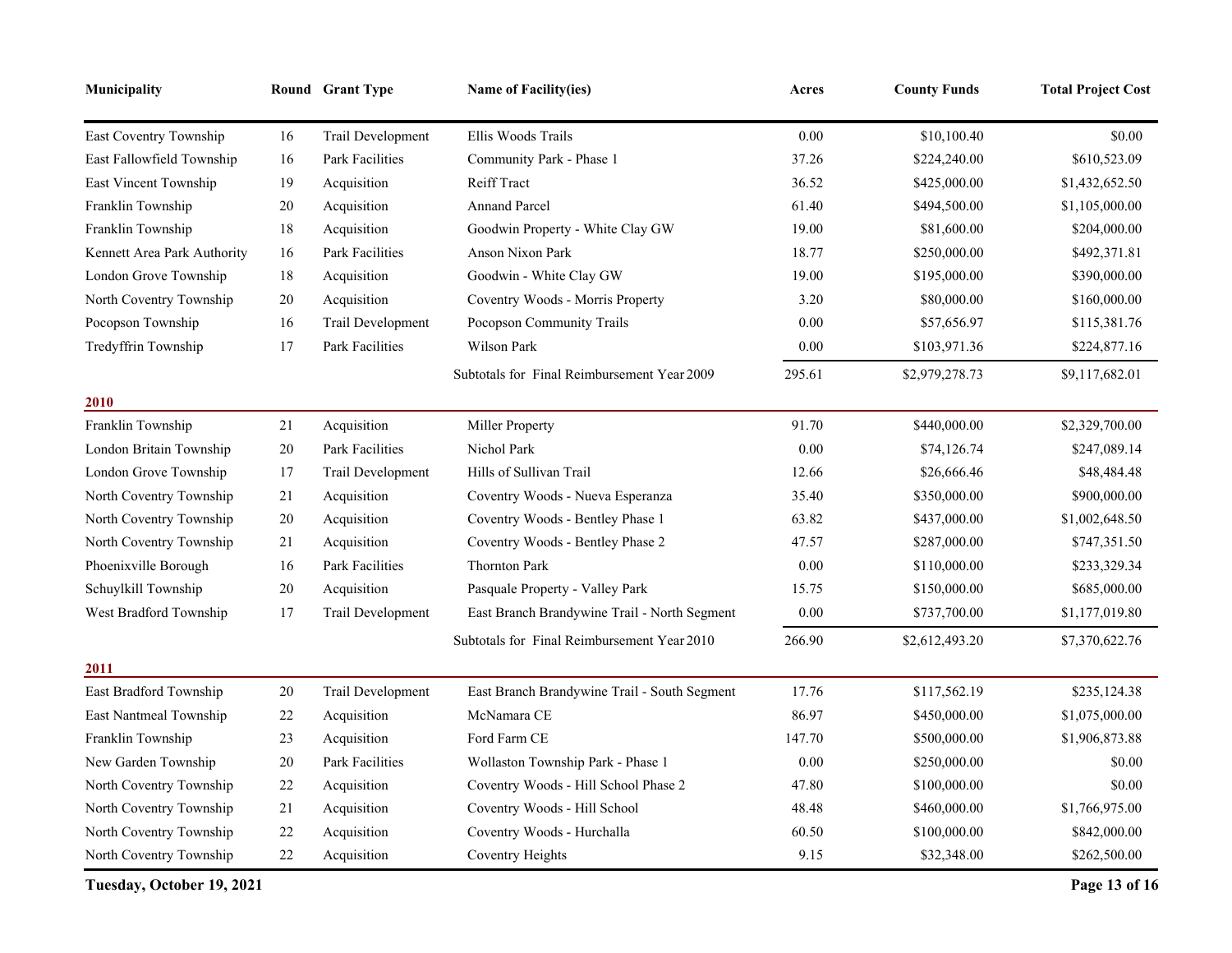| Municipality             |            | Round Grant Type       | <b>Name of Facility(ies)</b>                | Acres    | <b>County Funds</b> | <b>Total Project Cost</b> |
|--------------------------|------------|------------------------|---------------------------------------------|----------|---------------------|---------------------------|
| North Coventry Township  | 23         | Acquisition            | Coventry Woods - O'Connor                   | 9.15     | \$130,000.00        | \$385,000.00              |
| <b>OARA</b>              | 18         | Park Facilities        | Oxford Area Regional Park -Gray Farm        | $0.00\,$ | \$226,973.50        | \$522,039.00              |
|                          |            |                        | Subtotals for Final Reimbursement Year 2011 | 427.51   | \$2,366,883.69      | \$6,995,512.26            |
| 2012                     |            |                        |                                             |          |                     |                           |
| East Bradford Township   | 23         | Acquisition            | Sykes Property - Brandywine Farm            | 23.10    | \$150,000.00        | \$500,000.00              |
| East Coventry Township   | $22\,$     | Acquisition            | Wineberry Estates                           | 31.09    | \$320,000.00        | \$745,000.00              |
| London Britain Township  | $20\,$     | Trail Development      | Mason-Dixon Greenway South                  | 91.96    | \$188,500.00        | \$501,669.87              |
| London Grove Township    | 19         | <b>Park Facilities</b> | Goddard Park                                | 79.11    | \$250,000.00        | \$927,710.00              |
| Newlin Township          | 23         | Acquisition            | Claffy - Stargazer                          | 5.00     | \$100,000.00        | \$268,800.00              |
| North Coventry Township  | 24         | Acquisition            | Coventryside Property                       | 19.80    | \$150,000.00        | \$500,000.00              |
| Upper Uwchlan Township   | 22         | Trail Development      | Park Road Trail - Phase 3                   | 0.00     | \$250,000.00        | \$1,393,976.48            |
| Warwick Township         | 22         | Acquisition            | <b>Bates Property</b>                       | 83.00    | \$400,000.00        | \$1,200,000.00            |
|                          |            |                        | Subtotals for Final Reimbursement Year 2012 | 333.06   | \$1,808,500.00      | \$6,037,156.35            |
| 2013                     |            |                        |                                             |          |                     |                           |
| East Brandywine Township | 24         | Acquisition            | Bondsville Mill Park Addition               | 22.72    | \$189,000.00        | \$561,643.02              |
| North Coventry Township  | <b>NCI</b> | Acquisition            | <b>Customers Bank Property</b>              | 9.84     | \$20,000.00         | \$108,145.75              |
| <b>OARA</b>              | 23         | <b>Park Facilities</b> | Oxford Regional Park Phase 2                | 0.00     | \$77,250.00         | \$216,681.00              |
| West Brandywine Township | 21         | Acquisition            | Henderson                                   | 106.70   | \$400,000.00        | \$1,352,000.00            |
|                          |            |                        | Subtotals for Final Reimbursement Year 2013 | 139.26   | \$686,250.00        | \$2,238,469.77            |
| 2014                     |            |                        |                                             |          |                     |                           |
| East Bradford Township   | 24         | Trail Development      | East Branch Brandywine Trail Phase 3        | 11.00    | \$42,000.00         | \$107,959.00              |
| East Coventry Township   | 25         | Acquisition            | <b>Ussler Conservation Easement</b>         | 81.99    | \$156,400.00        | \$556,289.00              |
| East Pikeland Township   | 25         | Park Facilities        | Kimberton Park - KYAL Lighting              | 1.60     | \$4,125.00          | \$20,480.00               |
| East Pikeland Township   | 24         | Trail Development      | French Creek Heritage Trail                 | 77.85    | \$123,000.00        | \$378,400.00              |
| Kennett Square Borough   | 24         | Trail Development      | Herb Pennock Park Walking Trail             | 10.23    | \$20,000.00         | \$59,032.00               |
| North Coventry Township  | $25\,$     | Acquisition            | Coventry Woods - Andybur Property           | 22.50    | \$112,500.00        | \$375,000.00              |
| North Coventry Township  | 26         | Acquisition            | Coventry Woods - Boyer Property             | 5.20     | \$10,000.00         | \$96,000.00               |
| Willistown Township      | 25         | Acquisition            | Spinelli                                    | 20.20    | \$500,000.00        | \$1,500,000.00            |
|                          |            |                        | Subtotals for Final Reimbursement Year 2014 | 230.57   | \$968,025.00        | \$3,093,160.00            |

**2015**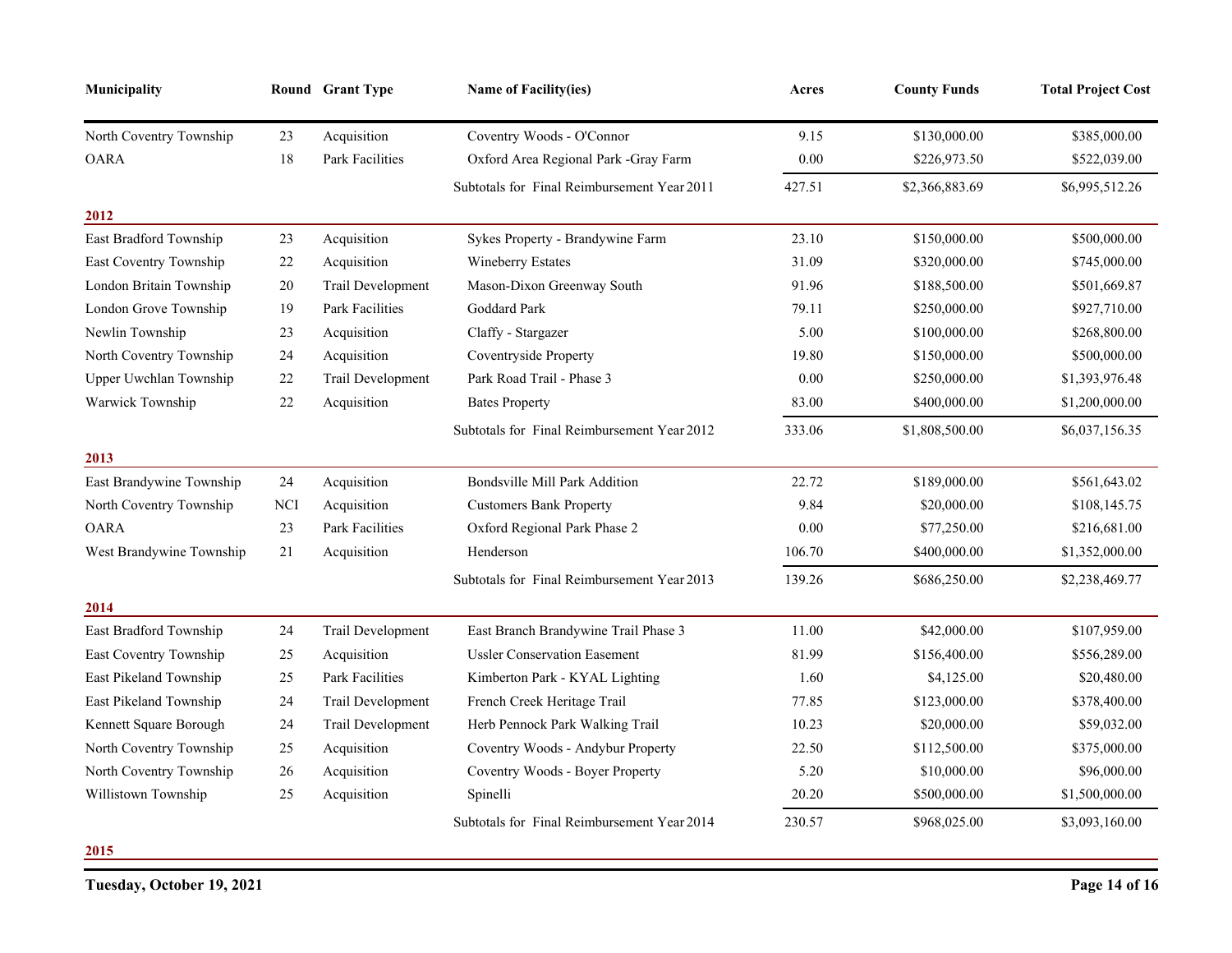| Municipality                |        | Round Grant Type       | <b>Name of Facility(ies)</b>                   | Acres    | <b>County Funds</b> | <b>Total Project Cost</b> |
|-----------------------------|--------|------------------------|------------------------------------------------|----------|---------------------|---------------------------|
| East Bradford Township      | 26     | Acquisition            | Comerford CE                                   | 82.50    | \$299,622.00        | \$1,350,000.00            |
| East Bradford Township      | 27     | Acquisition            | Strode's Sausage and Scrapple Plant            | 6.54     | \$102,109.00        | \$210,000.00              |
| East Marlborough Township   | 23     | <b>Park Facilities</b> | Unionville Community Park                      | 24.16    | \$130,000.00        | \$685,847.85              |
| London Grove Township       | 23     | Park Facilities        | Goddard Park Phase 2                           | 40.00    | \$226,000.00        | \$506,718.49              |
| New Garden Township         | 25     | Acquisition            | Hendrickson                                    | 2.01     | \$30,000.00         | \$125,000.00              |
| North Coventry Township     | 27     | Acquisition            | Reed Property                                  | 1.70     | \$70,000.00         | \$175,000.00              |
| Thornbury Township          | 23     | <b>Park Facilities</b> | Squire Cheyney Farm Park                       | 30.94    | \$165,000.00        | \$423,231.00              |
| West Chester Borough        | 26     | Acquisition            | <b>Barclay Woods</b>                           | 1.36     | \$250,000.00        | \$1,200,000.00            |
| West Pikeland Township      | $26\,$ | Acquisition            | White Property                                 | 62.22    | \$475,000.00        | \$4,835,075.00            |
| West Whiteland Township     | 16     | Park Facilities        | <b>Exton Park Site</b>                         |          | \$250,000.00        | \$271,283.91              |
|                             |        |                        | Subtotals for Final Reimbursement Year 2015    | 251.43   | \$1,997,731.00      | \$9,782,156.25            |
| 2016                        |        |                        |                                                |          |                     |                           |
| Kennett Township            | $28\,$ | Acquisition            | Barkingfield Farm Community Park               | 44.66    | \$200,000.00        | \$782,000.00              |
| Penn Township               | $28\,$ | Acquisition            | Penn Township Sports Park                      | 43.07    | \$400,000.00        | \$1,448,003.26            |
|                             |        |                        | Subtotals for Final Reimbursement Year 2016    | 87.73    | \$600,000.00        | \$2,230,003.26            |
| 2017                        |        |                        |                                                |          |                     |                           |
| Caln Township               | 27     | Acquisition            | Valley Run Open Space                          | 3.83     | \$16,508.00         | \$35,000.00               |
| East Marlborough Township   | $26\,$ | Park Facilities        | Unionville Community Park Phase 2              | 0.00     | \$225,000.00        | \$1,227,177.00            |
| North Coventry Township     | 29     | Acquisition            | Shenkel Road Park                              | 13.90    | \$70,000.00         | \$250,000.00              |
|                             |        |                        | Subtotals for Final Reimbursement Year 2017    | 17.73    | \$311,508.00        | \$1,512,177.00            |
| 2018                        |        |                        |                                                |          |                     |                           |
| East Bradford Township      | 30     | Acquisition            | <b>Strode Property</b>                         | 7.75     | \$65,000.00         | \$245,000.00              |
| Kennett Area Park Authority | 27     | Park Facilities        | Anson Nixon Park                               | $0.00\,$ | \$57,000.00         | \$361,071.73              |
| Kennett Township            | 30     | Acquisition            | Lord Howe Property                             | 63.84    | \$258,275.00        | \$574,200.00              |
| Schuylkill Township         | 28     | Acquisition            | Freedoms Foundation Conservation Easement      | 41.63    | \$800,000.00        | \$2,215,000.00            |
|                             |        |                        | Subtotals for Final Reimbursement Year 2018    | 113.23   | \$1,180,275.00      | \$3,395,271.73            |
| 2019                        |        |                        |                                                |          |                     |                           |
| City of Coatesville         | 30     | <b>Park Facilities</b> | Palmer Park                                    | $0.00\,$ | \$62,720.00         | \$555,116.00              |
| East Pikeland Township      | 31     | Acquisition            | Crouse Property (Hidden River Park + Preserve) | 115.30   | \$1,210,500.00      | \$4,035,000.00            |
| New Garden Township         | 28     | Acquisition            | St. Anthony in the Hills                       | 105.07   | \$200,000.00        | \$1,500,000.00            |

**Tuesday, October 19, 2021 Page 15 of 16**